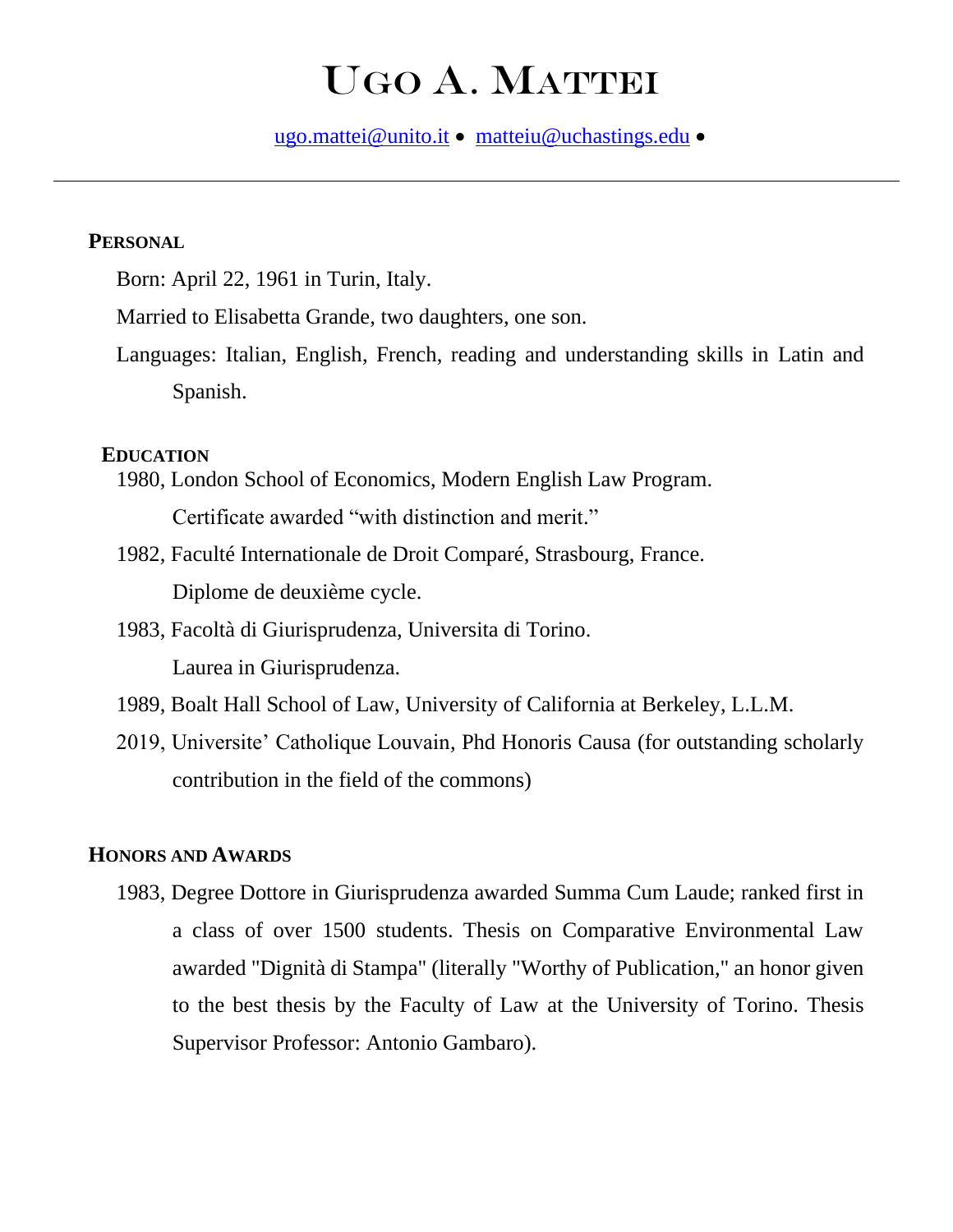- 1984, "Duilio Miccoli Fellowship" by the Institute of Comparative Law "A.Sraffa," Università Bocconi, Milano. "Consiglio Nazionale delle Ricerche" Fellowship, Roma.
- 1985, "L.Einaudi" Fellowship, Roma.
- 1986, "L. Einaudi" Fellowship re-granted.
- 1987, "Fulbright" Fellowship.
- 1988, "Consiglio Nazionale delle Ricerche" Fellowship, Roma.
- 1989, "Consiglio Nazionale delle Recerche" Fellowship, Roma.
- 1992, Dining Privileges at Trinity College, Cambridge.
- 1993, "Fulbright Senior Fellowship."
- 1994, Associate Member, International Academy of Comparative Law.
- 1994, Order of The Coif.
- 1996, Member Advisory Board, The New Palgrave A Dictionary of Economics and the Law.
- 1997, Member of the Scientific Advisory Board for the Law, Mc Grew- Hill, Spain.
- 1998, Member of the Advisory Board "Institute of European Law", Université de Fribourg, Switzerland.
- 2000, Titular Member, International Academy of Comparative Law./Academie Internationale de Droit Compare' (70 members worldwide, 7 in the U.S.)
- 2001, Member of the Advisory Board: Center for Law Economics and Finances, Copenhagen Business School, Denmark.
- 2003, Winner of the Luigi Tartufari Award, Accademia Nazionale dei Lincei, Roma for the book La Proprietà.
- 2004-2007, Research Leave at the Centro Linceo Interdisciplinare B. Segre, Rome (first jurist ever in the history of this important recognition).
- 2008, Honorary Member, The Rumanian Society of Comparative Law
- 2009, Honorary Professor, University San Marcos, Lima, Perù
- 2012, Winner of the Benedetto Croce Award for the book *Beni Comuni. Un Manifesto*.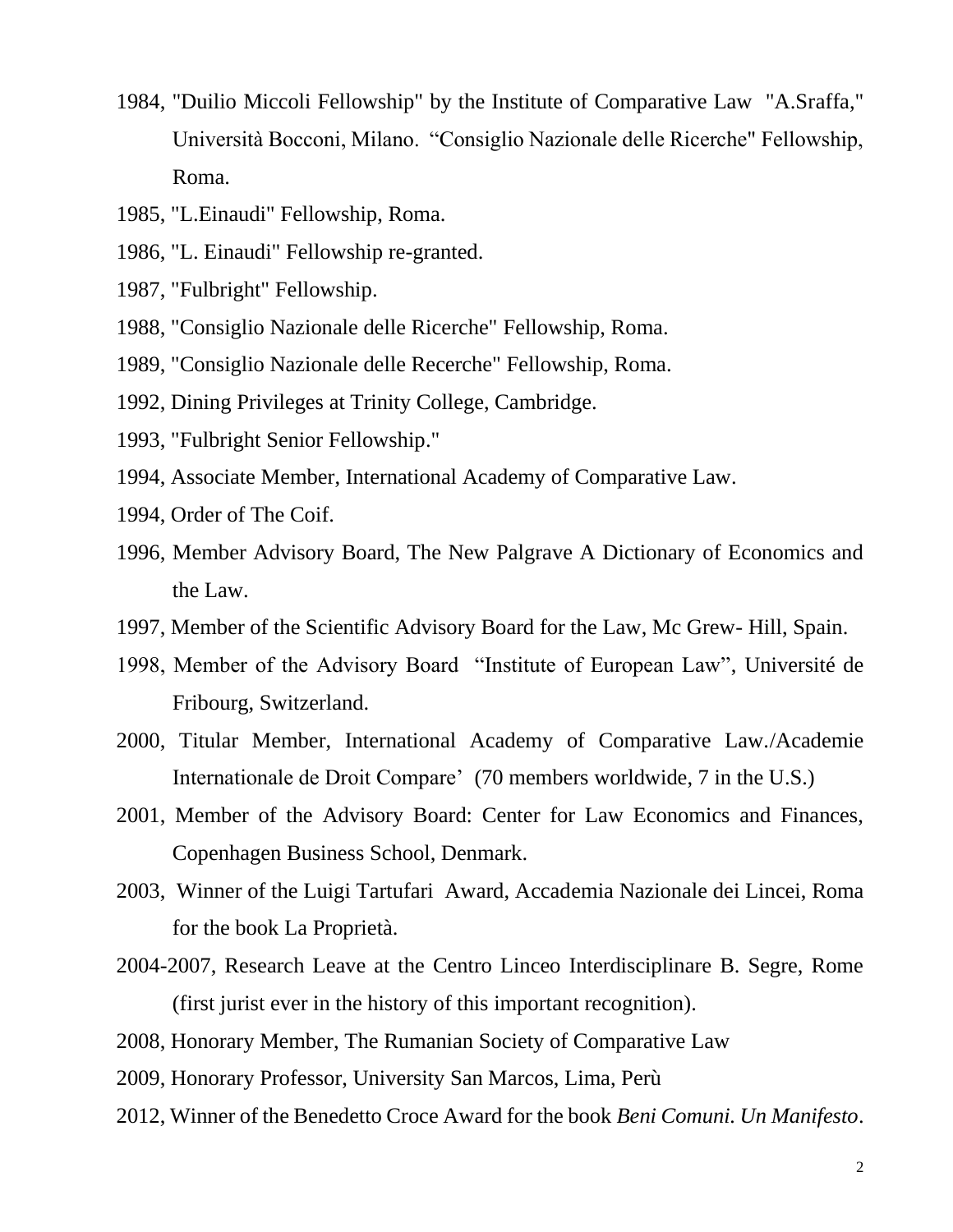- 2013, Winner of the Jacopo da Lentini Award for Career Achievement, Taormina, Sicily.
- 2013, Member of the European Law Institute.
- 2015, Institute for New Economic Thinking, New York, Research Grant
- 2016 Winner of the Benjamin Franklin Gold Medal Award for the Book *Ecology of Law*
- 2018 Elinor Ostrom Senior Award for his contribution to the study and practice of the commons

## **EMPLOYMENT**:

# **Regular Appointments**

- 1985-1986: Lecturer in Civil Law, Facoltà di Giurisprudenza, University of Trento, Italy.
- 1987-1990: Assistant Professor of Comparative Law, Facoltà di Giurisprudenza, University of Trento, Italy.
- 1990-1994: Professor of Comparative Law, University of Trento, Italy.
- 1994-1997: Professor of Civil Law, University of Trento, Italy.
- 1997-present: Professor of Civil Law, University of Torino, Italy. (successor to Professor Rodolfo Sacco)
- 1994-2021: Alfred and Hanna Fromm Professor of International and Comparative Law, University of California, Hastings College of the Law. (successor to Professor Rudolf B. Schlesinger).
- 2001-2005: Professor of Comparative Law, European University Institute, Florence (resigned before induction).
- 2006-present: Academic Coordinator, The International University College of Turin.
- 2016-present: Fellow, Collegio Carlo Alberto, Turin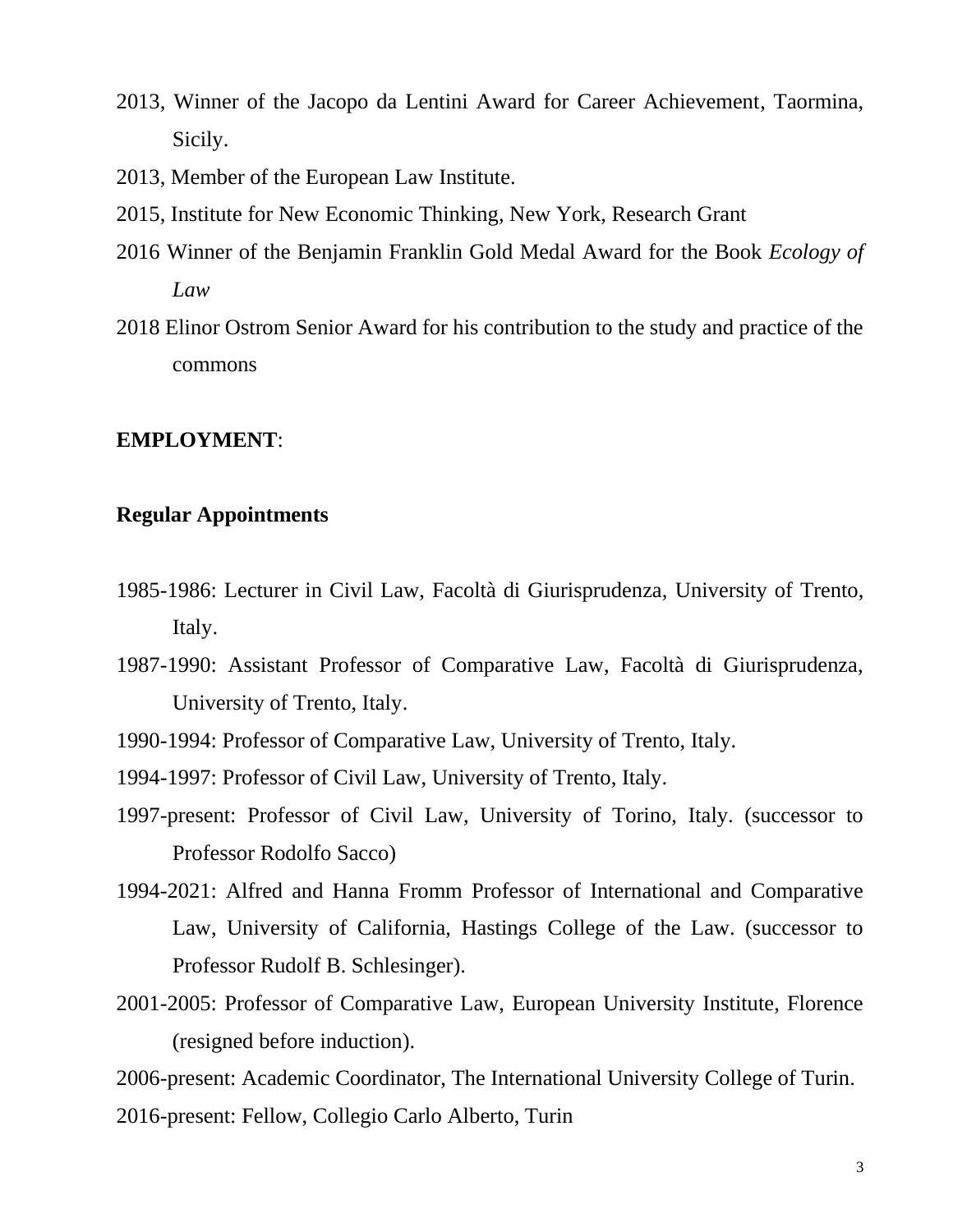2021-present Ray L. Sullivan Professor of Law, University of California, Hastings College of Law

# **Visiting Appointments**

 1984-1985: Visiting Scholar, Civil Liability Associate, Yale Law School. 1990 and 1992 (summer): Visiting Scholar University of Cambridge, England, Vacation Visitor (Wolfson College).

1992-1996: Invited Professor, Faculte' Internationale Droit Compare', Strasbourg.

1993 (Fall): Visiting Professor, University of California, Hastings College of Law.

1993 (Spring) Visiting Professor, University of California, Berkeley, International and Area Studies Program.

1995 and 1996 (January) Visiting Professor, University of Montpellier, France.

1995 (February) Visiting Fellow, Norwegian Academy of Science, Oslo.

1998 (Spring) Visiting Professor, University of Siena, School of Economics.

1999 (Spring) Visiting Professor, University of Trento, School of Law.

2003 (Fall) Visiting Professor, University of Bologna, School of Economics

2004 (Spring) Short Term Visiting Professor, University of Macau, P.R.C.

2007-2010 (Spring) Short Term Visiting Professor, University of Camerino, Scuola Specializzazione Diritto Civile.

# **PROFESSIONAL ACTIVITIES**:

# **Editorial Activities**

- 1985-1987 : Member Board of Editors, *Responsabilita' Civile e Previdenza*. (Italian review on tort law)
- 1990-1995 : Member Board of Editors, *Quadrimestre*, Rivista Di Diritto Privato. (Italian review on general private law)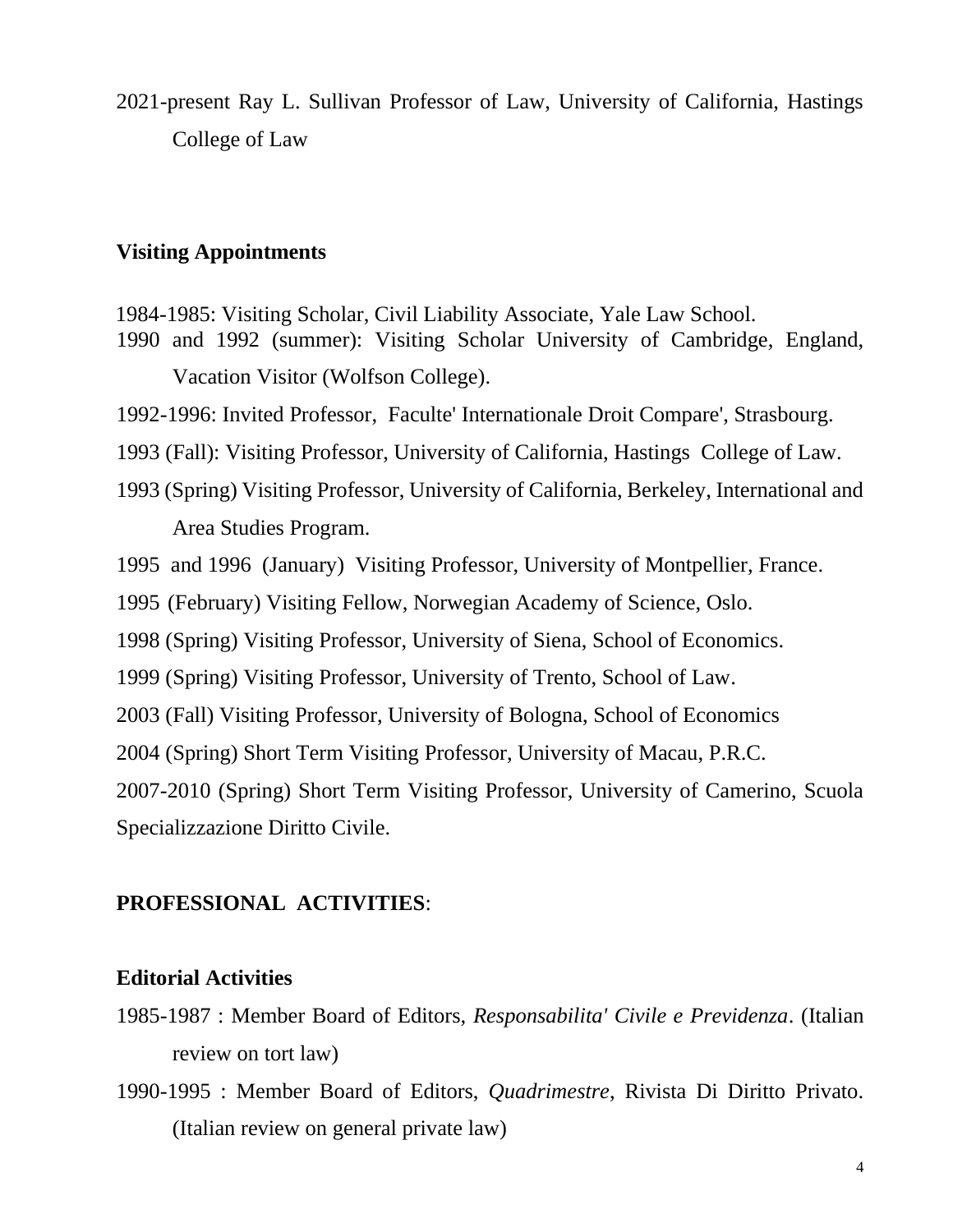- 1995-present : Member Board of Directors, *Rivista Critica Diritto Privato.* (Italian review on general private law)
- 1990-1995: Co-editor: "The Cardozo Lectures in Law" , Trento, Italy.
- 1991-present : Member Board of Editors, *The International Review of Law and Economics*.
- 1993-present: General Editor , *The Common Core of European Private Law Project*. The results of this project are published by Cambridge University Press, Carolina Academic Press, Intersentia
- 1995-1997: Co-editor "Non Solo Occidente. Studies on Legal Pluralism", L' Harmattan Publisher.
- 1995-2000: Co Editor in Chief "The Cardozo Electronic Law Bullettin" [www.gelso.unitn.it/card-adm](http://www.gelso.unitn.it/card-adm) .
- 1997-2006: Editor, *The American Journal of Comparative Law*.
- 1999-present: Member Scientific Board, *Mercato, Concorrenza Regole,* Il Muino, Bologna.
- 2000-present: Editor in Chief, *Global Jurist* ( [www.bepress.com/gj\)](http://www.bepress.com/gj)
- 2001-present: Member Advisory Board "Comparative Law Abstracts" (Polinsky, Gilson and Parisi Editors)
- 2002-2005: Series Editor, "Private Law in European Context Member", Kluwer Academic Publisher
- 2003-2005: Series Editor. *Diritto Contro Frontiere*, Napoli, Edizioni Scientifiche Italiane,
- 2005-2009: Member Executive Editorial Board, *The American Journal of Comparative Law*.
- 2007-2013, Member Scientific Board, *Centro Piemontese di Studi Africani*, Turin, Italy.
- 2008-present Member Editorial Board, Rivista Critica Derecho Civil, Lima, Peru'.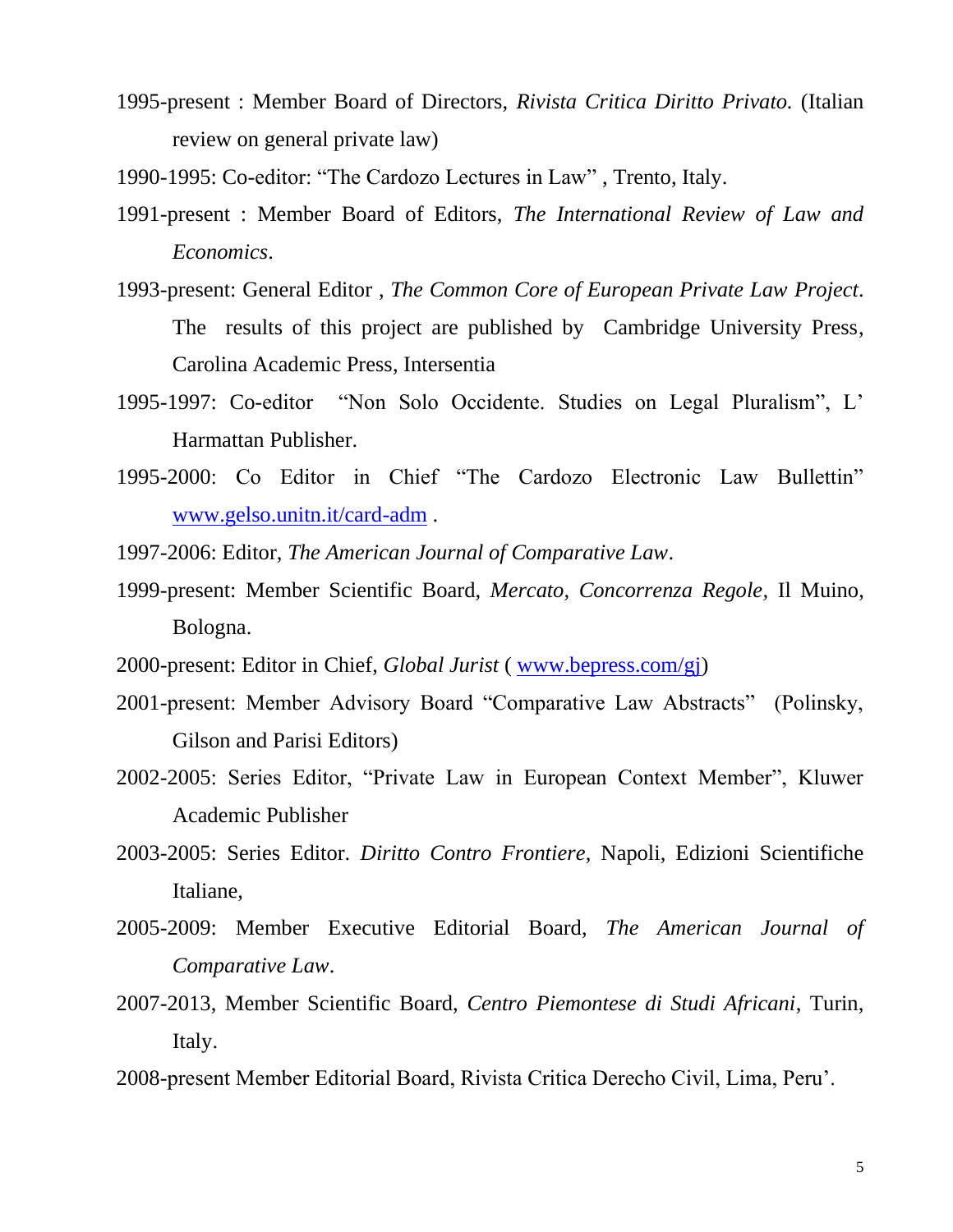2016-2018 General Reporter, International Academy of Comparative Law, Fukuoka, Japan, on "The commons".

## **Other professional activities**

- 1991: Admitted to Italian Bar
- 1991-2006: Founding Member of the Comparative Law and Economics Forum. www.hertig.ethz.ch/clef.htm
- 1994-2011: Member Board of Directors, American Society of Comparative Law. [www.comparativelaw.org](http://www.comparativelaw.org/)
- 1990-1994: Faculty Delegate for the European Erasmus Exchange Program, University of Trento, Italy.
- 1990-1994: Program Coordinator, Doctorate in Comparative Law, University of Trento, Italy.
- 1996-1999: Member of the Technical Committee for the Cooperation with the Law School of the University of Asmara, Eritrea.
- 1998 (April) Member of the U.N. international task force for the assistance of the Constitutional Convention in Garowe, Somalia in preparation of the Constitution of the State of Puntland, North-East Somalia.
- 1998-2005: Program Coordinator, Doctorate in Civil Law, University of Turin.
- 2001-2004 Member of the Executive Committee American Society of Comparative Law.
- 2003-2015: regular contributor to "Il Manifesto" newspaper. Published about 100 pieces.
- 2015-2020; contributor to Il Fatto Quotidiano newspaper.
- 2006-2016: Member of the faculty board of the Doctoral program: "The Universalization of Legal Systems", Istituto Italiano di Scienze Umane (SUM), Florence. [www.sumitalia.it](http://www.sumitalia.it/)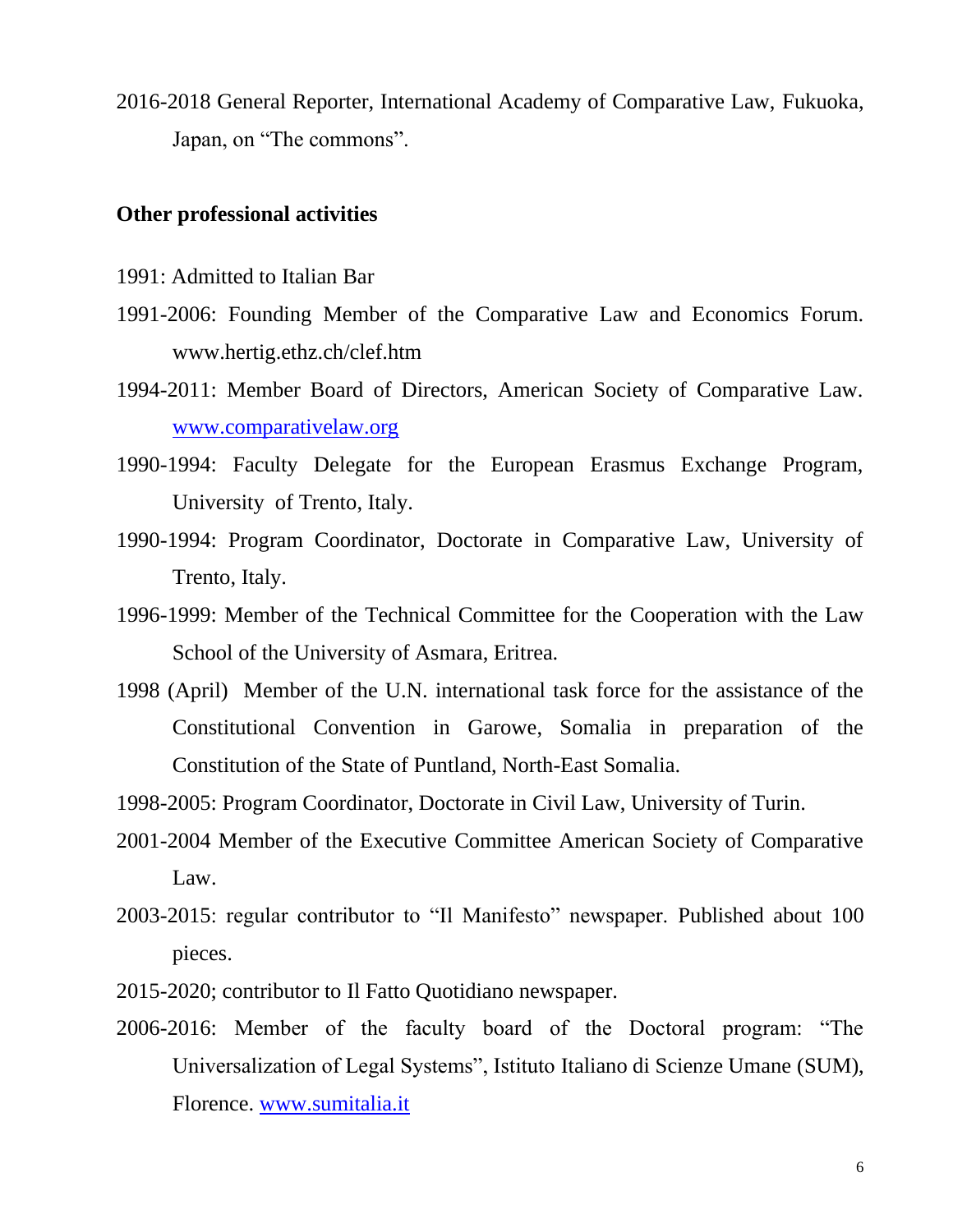- 2006-2009: Member of the Board of Directors of the Comparative Law Economics and Institutions (CLEI) at Collegio Carlo Alberto, [www.cleicentre.org.](http://www.cleicentre.org/)
- 2007-2008, Vice President of the Commission to Reform the Third Book of the Italian Civil Code (section on Public Property), Ministry of Justice, Rome.
- 2009-2011, Member of the "Commission on the New Role of the Mixed Economy" at the largest Italian Trade Union, the Italian General Confederation of Labor (CGIL), Rome, Italy.
- 2009: Chairman of the Independent Policy Report. *At The End of The End of History. Global Legal Standards: Part of the Solution or Part of The Problem*, Prepared by the International University College, Turin; The Central European University, Budapest and the Centre pour Hautes Etudes sur la Justice, Paris, for the Italian Presidency to the G8. Published as a special issue of Global Jurist. <http://www.bepress.com/gj/vol9/iss3/>
- 2009-2011. Member of the drafting committee (five jurists) of the Italian Water Referendum. Argued admissibility in front of Constitutional Court (decision 24- 2011).
- 2009-2012 Member of the Board of Directors of Il Manifesto (Daly newspaper),
- 2011. Lawyer for Regione Puglia in the Constitutional Court Case to defend the referendum result and extend it from water to commons (decision 199-2012).
- 2011. Appointed Board Member of ARIN (Azienda Risorse Idriche Napoletane) SPA, the stock corporation running the Naples Aqueduct.
- 2011-2014 drafter of the bylaws of Fondazione Teatro Valle Bene Comune (running the occupied Teatro Valle in Rome)
- 2012. Vice President of ARIN. As of July President of ARIN.
- 2013-15 Founding member of the "Costituente per i Beni Comuni"
- 2013 Member of the Council of Europe International Group that has prepared the guide "Fighting Poverty and Inequality"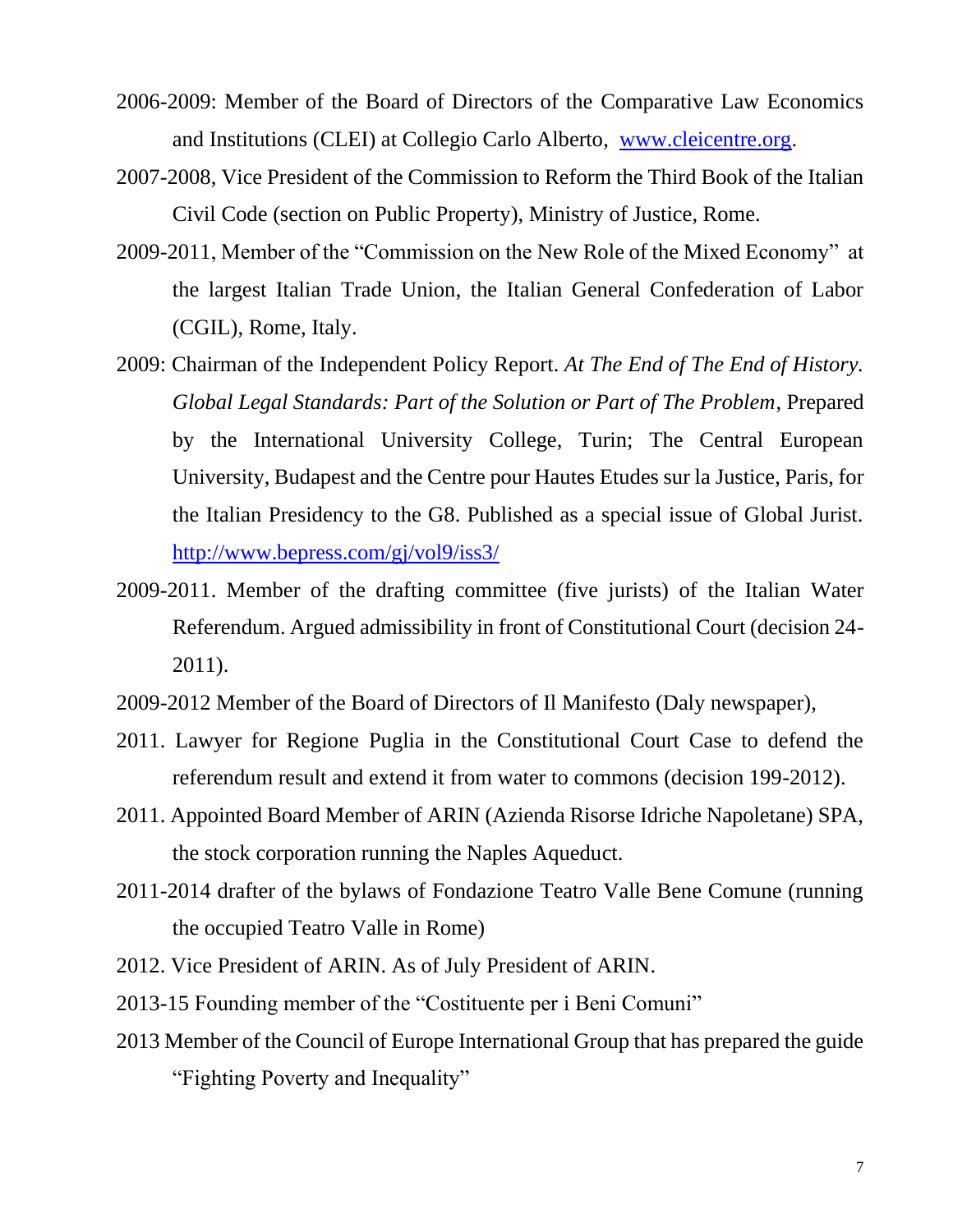- 2012-2014.Transformed the ARIN SPA in ABC (Acqua Bene Comune) Naples first Commons Institution for the running of the Water System in Italy. Founding President of ABC.
- 2014-2015 Vice Major and Assessor to the Commons of the City of Chieri (Italy). Population 37.000.
- 2018-2020 President, Comitato Difesa dei beni pubblici e comuni Stefano Rodota'.
- 2019-present, President, Generazioni Future Societa' Cooperativa Mutuo Soccorso Intergenerazionale [www.generazionifuture.org](http://www.generazionifuture.org/)

# **FIELD RESEARCH IN COMPARATIVE LAW:**

- 1986: People's Republic of Congo, Research on Land Law funded by the Minister of Public Instruction. Université M. Nguabi Brazzaville.
- 1988: Israel, Research on the Codification process funded by Consiglio Nazionale delle Ricerche. Hebrew University, Jerusalem and Tel Aviv University.
- 1989: Republic of Somalia, Research on Land Law and panelist at the economy and development section of the International Conference of Somali Studies.
- 1990: Japan, Research on Patterns of Law funded by Consiglio Nazionale delle Ricerche. Tokyo University.
- 1993: Ethiopia, Eritrea, Sudan: Research on Law in Transition. Funded by Italian Ministry of Scientific Research.
- 1996: Eritrea: Legal studies in a developing country. Funded by University of Trento, Italy.
- 1997: Russian Federation: Property law for market development. Funded by Open Society Foundation.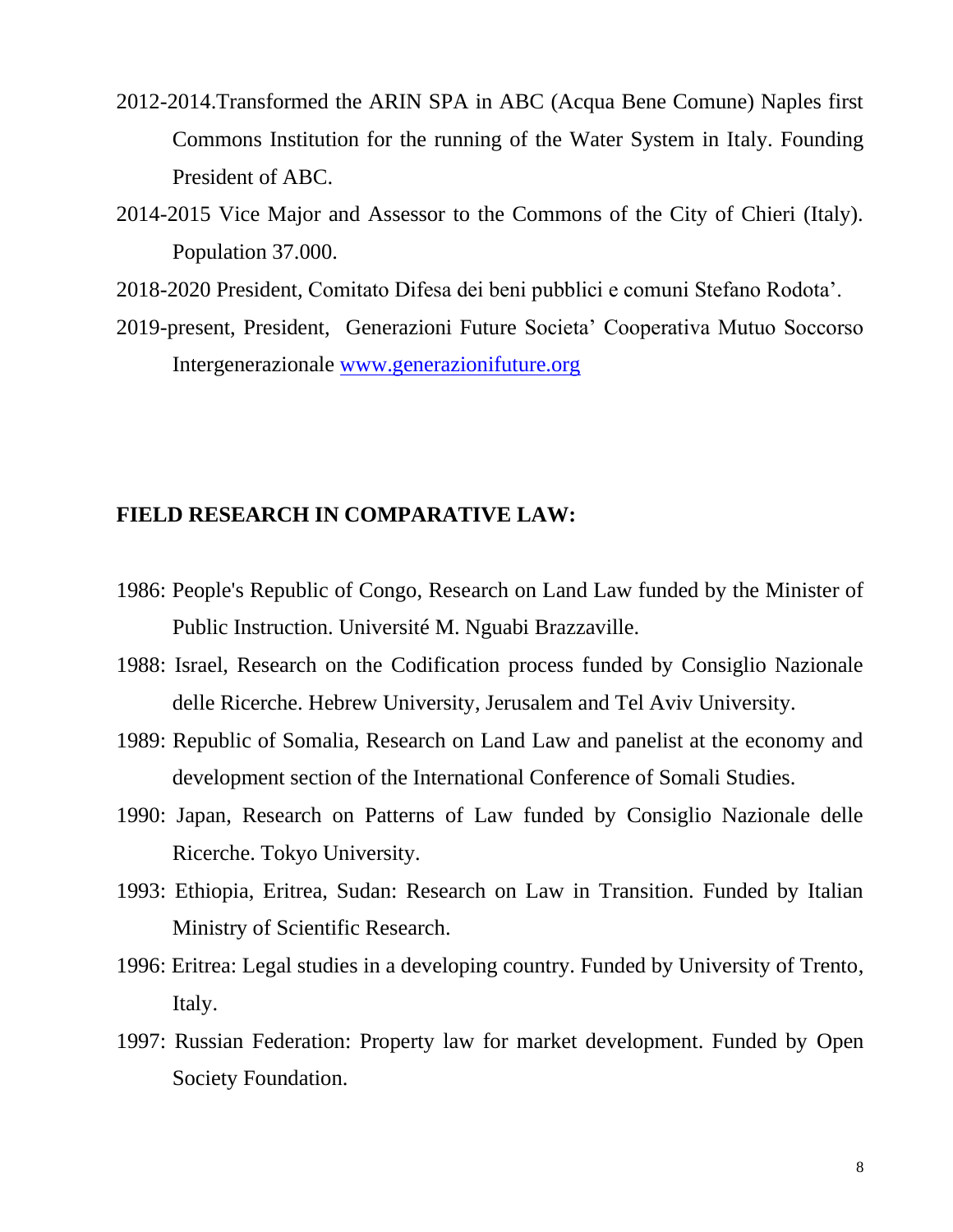2005: Mali: Global Impact on Local Institutions. Funded by Italian Ministry of Sciientific Research.

## **TEACHING EXPERIENCE:**

#### **General courses.**

Property, Contracts, Torts, Comparative Law, Anglo-American Law, Introduction to African Law, Introduction to Post-Socialist Law at University of Trento, Italy. Comparative Law,(Cimparative Civil Procedure) Law and Economics, Comparative Law and Economics, Legal Transplants at Hastings College of Law. European Law Politics and Institutions at Berkeley. Introduction to Law and Economics at Montpellier and Central European University, Budapest. Introduction to Anglo-American Law, Property and Trust at Strasbourg.

Anglo-American Law and Property at Torino.

#### **Invited lectures, Faculty Workshops, and other presentations:**

Presentations have been delivered at a number of Universities including:

Columbia Law School; New York University Law School; University of California Berkeley School of Law; University of Chicago; University of Illinois at Urbana School of Law; University of Virginia School of Law; Yale Law School; Harvard Law School; University of Paris 1 (Pantheon Sorbonne); University of Regensburg (Germany); University of Oslo (Norway); University of Budapest (Hungary); University of Uppsala (Sweden); State University of Moskow (Russia); Universities of Rome, Naples, Salerno, Genova, Palermo, Milan, Siena, Como, Brescia, Lecce, Catholic University, Milan, (Italy); University of Leuvain La Neuve (Belgium); Tilburg University (Holland); Hebrew University of Jerusalem (Israel). Catholic School of Law, Jeremie, (Haiti).; Stanford, Ca.; Universitas de Los Andes, Bogotà, Colombia; University of Hong Kong, Catholic University of Lima, (Perù); S. Marcos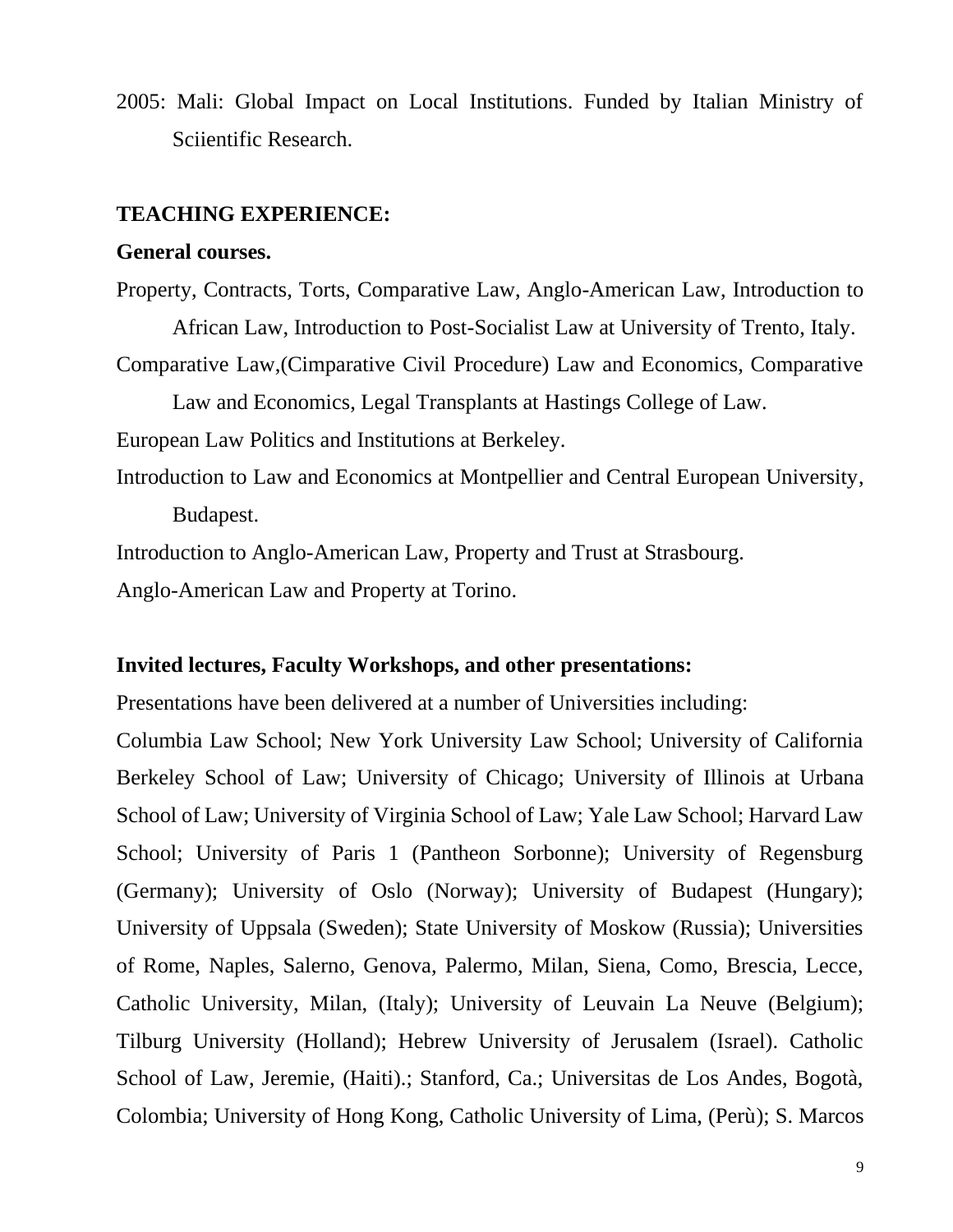University (Perù), University of Chile, Santiago, Universidad Torquato di Tella, Buenos Aires, Argentina, University of Bamako, Mali. Universitad Autonoma de Mexico, Mexico City; Shumaker College (UK) University College London (U.K.), University of Goteborg (Sweden), University of Uppsala, (Sweden).

#### **PUBLICATIONS**

#### **BOOKS**

- 1. TUTELA INIBITORIA E TUTELA RISARCITORIA: CONTRIBUTO ALLA TEORIA DEI DIRITTI SUI BENI, Milano, Giuffrè 1987, 420 pages. (A comparison of property rules and liability rules to protect property rights in Italy and the U.S.A.)
- 2. STARE DECISIS: IL VALORE DEL PRECEDENTE GIUDIZIARIO NEGLI STATI UNITI D'AMERICA, Milano, Giuffrè 1988, 360 pages. (A discussion on the force of precedents in American Law with particular focus on the role of legal scholarship and of published materials in the working of the system.)
- 3. COMMON LAW:IL DIRITTO ANGLOAMERICANO, Torino, UTET, 1992, pages 450. (A general view of Anglo-American law seen from the perspective of a civil lawyer. The book is included in the Treatise on Comparative Law Edited by Professor Rodolfo Sacco and is widely adopted as a teaching tool in Italy).
- 4. LA PROPRIETÀ IMMOBILIARE, Torino, Giappichelli, 1993, (2nd Ed. 1995) pages 350. The Italian Law of Immovable Property in a Comparative Law and Economics perspective.
- 5. CONSUMATORE, AMBIENTE, CONCORRENZA. ANALISI ECONOMICA DEL DIRITTO (Ed. with Francesco Pulitini, Giuffre' Milan, 1994)
- 6. IL MODELLO DI COMMON LAW (Giappichelli 1996) 200 pages, in SISTEMI GIURIDICI COMPARATI, Procida Mirabelli di Lauro (Ed). A short comparative discussion of the common law tradition. (2nd Ed. 2004, 3rd Ed. 2010, 4th Ed. 2014, 5th Ed. 2018) (with Emanuele Ariano).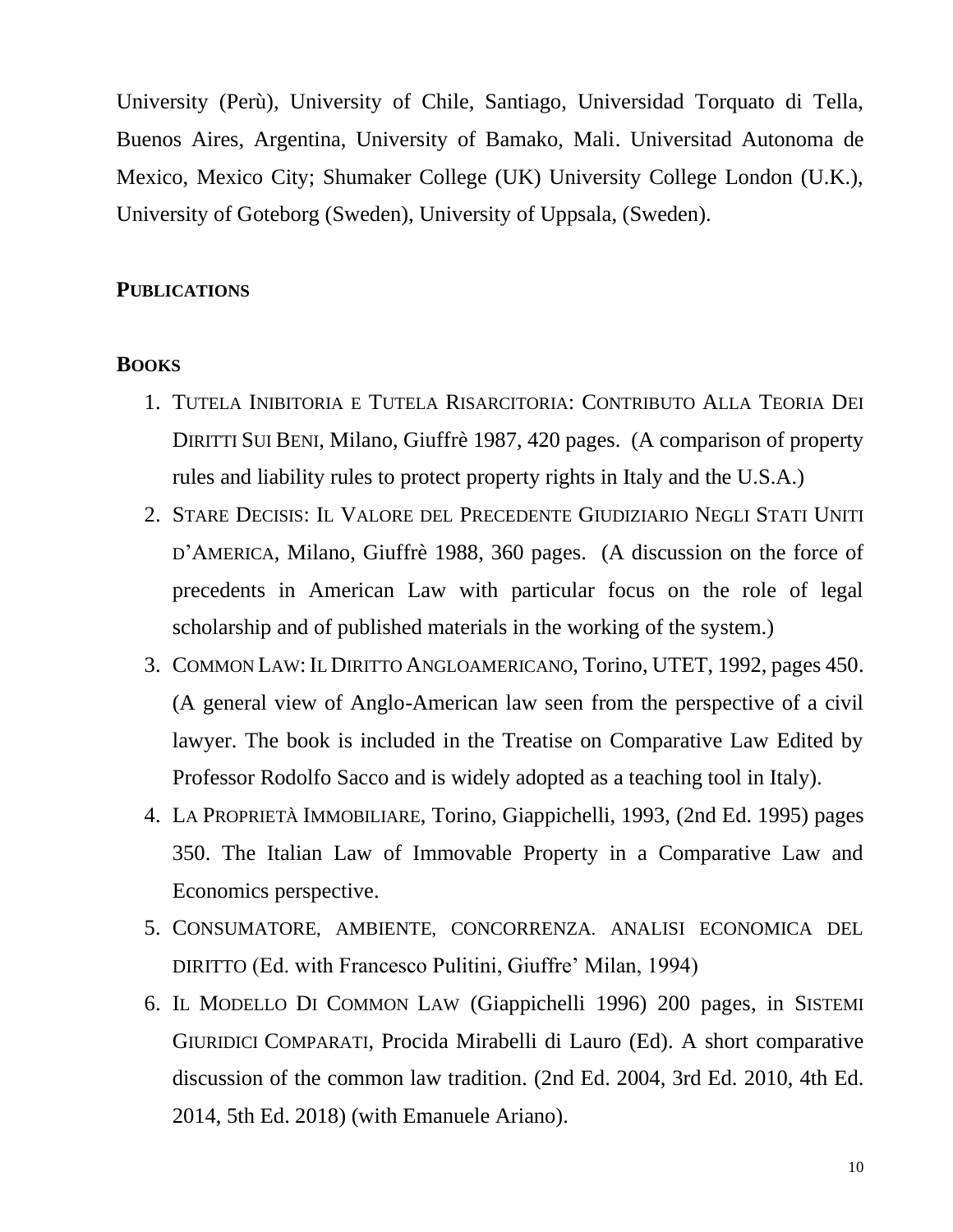- 7. COMPARATIVE LAW AND ECONOMICS, Ann Arbor, The University of Michigan Press, 1997 (translated in Chinese). The first attempt to develop a new research paradigm from the merger of comparative law and Law&Economics
- 8. INTRODUZIONE BREVE AL DIRITTO COMPARATO, (With P.G. Monateri), Padova, CEDAM 1997. (A short Introduction to Comparative Law).
- 9. IL MERCATO DELLE REGOLE: ANALISI ECONOMICA DEL DIRITTO CIVILE (With R.Cooter, P.G. Monateri, R. Pardolesi and T. Ulen) Bologna, Il Mulino, 1999. Second edition in two volumes 2006. (A Civil Law adaptation of the classic Cooter & Ulen, now a standard teaching tool in many Italian universities).
- 10.BASIC PRINCIPLES OF PROPERTY LAW: A COMPARATIVE LEGAL AND ECONOMIC INTRODUCTION. (Westport-London, Greenwood Press, 2000) (translated in Russian, Ukranian, Uzbeck).
- 11. LA PROPRIETÀ, in TRATTATO DI DIRITTO CIVILE DIRETTO DA RODOLFO SACCO, Utet, Torino, 2001. Second ed., 2015. (A 500 page introduction to Italian property law, broadly adopted in academic teaching).
- 12. INTRODUCTION TO ITALIAN LAW (Kluwer Law International 2002) (editor with Jeffrey Lena).
- 13. THE EUROPEAN CODIFICATION PROCESS: CUT AND PASTE (Kluwer Law International 2003).
- 14. THE COMMON CORE OF EUROPEAN PRIVATE LAW (Kluwer Law International 2003) (with Mauro Bussani).
- 15. COMMERCIAL TRUSTS IN EUROPEAN PRIVATE LAW (With Michele Graziadei & Lionel Smith) , Cambridge, Cambridge University Press, 2005.
- 16. REGOLE SICURE. ANALISI ECONOMICO-GUIRIDICA COMPARATA PER IL NOTARIATO, Guiffrè, Milano, 2006 (with Carlo Marchetti & Francesco Pene Vidari) (A comparative legal and economic introduction to areas of law of interest to this distinguished brand of the legal profession.)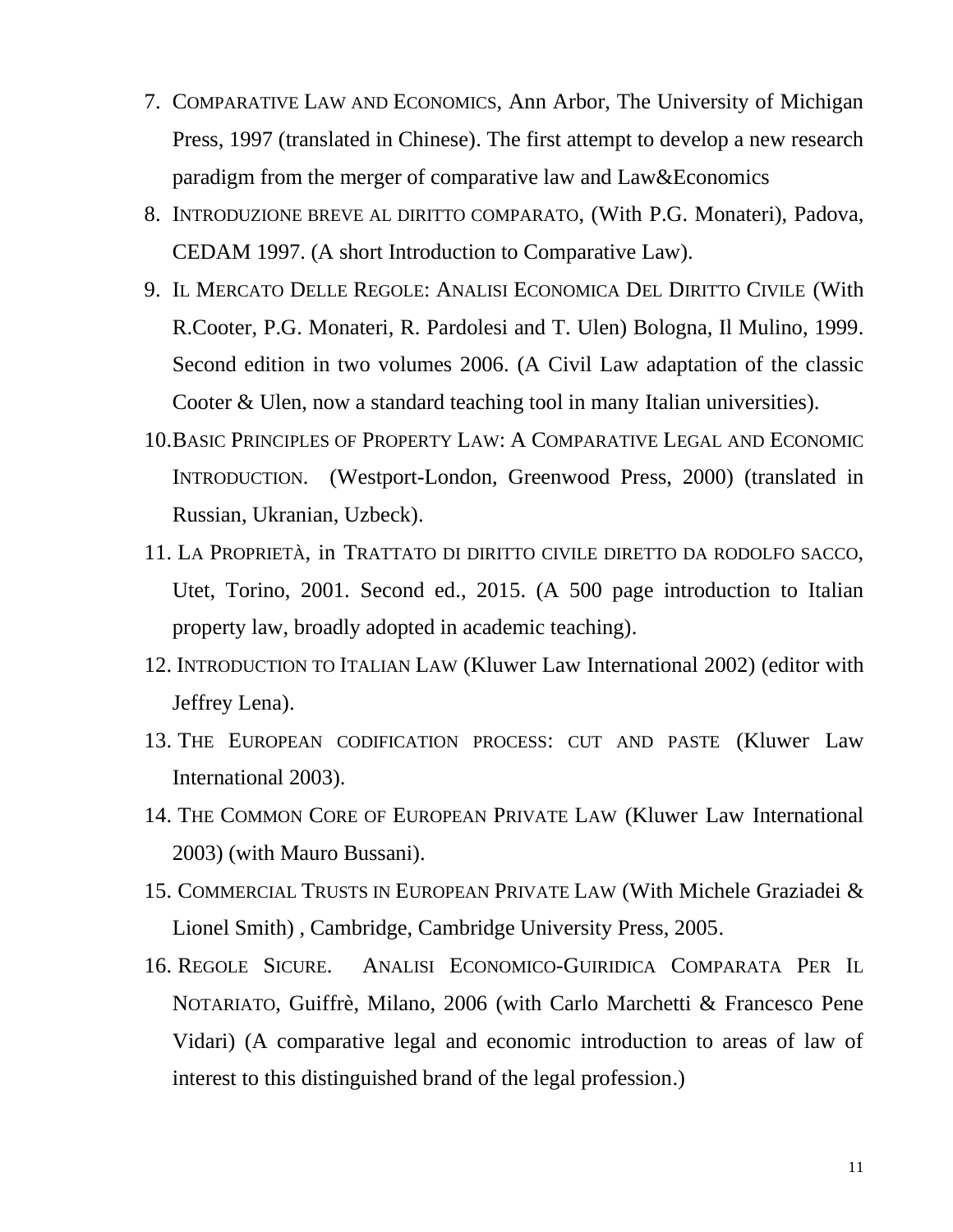- 17. INVERTIRE LA ROTTA. IDEE PER UNA RIFORMA DELLA PROPRIETÀ PUBBLICA, Il Mulino, Bologna, 2007, edited with Edoardo Reviglio and Stefano Rodota'. (The first systematic critique of privatization in Italy. Its title became a political motto of a vision alternative to neo-liberalism)
- 18. OPENING UP EUROPEAN LAW (Carolina Academic Press 2007) (with Mauro Bussani).
- 19.PLUNDER: WHEN THE RULE OF LAW IS ILLEGAL, Blackwell-Wiley, 2008 (With Laura Nader). Translated in Italian, Spanish, Portuguese, Chinese, Romanian.
- 20. ECONOMIA POLITICA DEL DIRITTO CIVILE, Torino, G. Giappichelli Editore, 2009 with Alberto Gallarati. (A short teaching manual on the political economy of law)
- 21. SCHELSINGER'S COMPARATIVE LAW 7<sup>TH</sup> EDITION, The Foundation Press, 2009, (Lead author with Teemu Ruskola and Antonio Gidi).
- 22. LA LEGGE DEL PIÙ FORTE, Manifestolibri, 2010 (A collection of critical essays appeared on the national newspaper Il Manifesto)
- 23. I BENI PUBBLICI. DAL GOVERNO DEMOCRATICO DELL'ECONOMIA ALLA RIFORMA DEL CODICE CIVILE (edited with Edoardo Reviglio and Stefano Rodotà) Scienze e Lettere, Accademia Nazionale dei Lincei, 2010. (This book contains first hand materials produced by the Rodotà Commission, including the first technical legal discussions of the commons)
- 24. L'ACQUA E I BENI COMUNI, raccontati alle ragazze e ai ragazzi (Roma, Manifestolibri 2011). A short children's book on the ecology of water
- 25. BENI COMUNI. UN MANIFESTO, Roma, Bari, Laterza 2011 (Nine editions. Translated in Spanish, Swedish, forthcoming French. (This Italian bestseller is the recognized book in the field. It has generated a very large scholarly and political literature and is inspirational of many social movements)
- 26. CAMBRIDGE COMPANION TO COMPARATIVE LAW (Cambridge Univ. Press 2012) (with Mauro Bussani).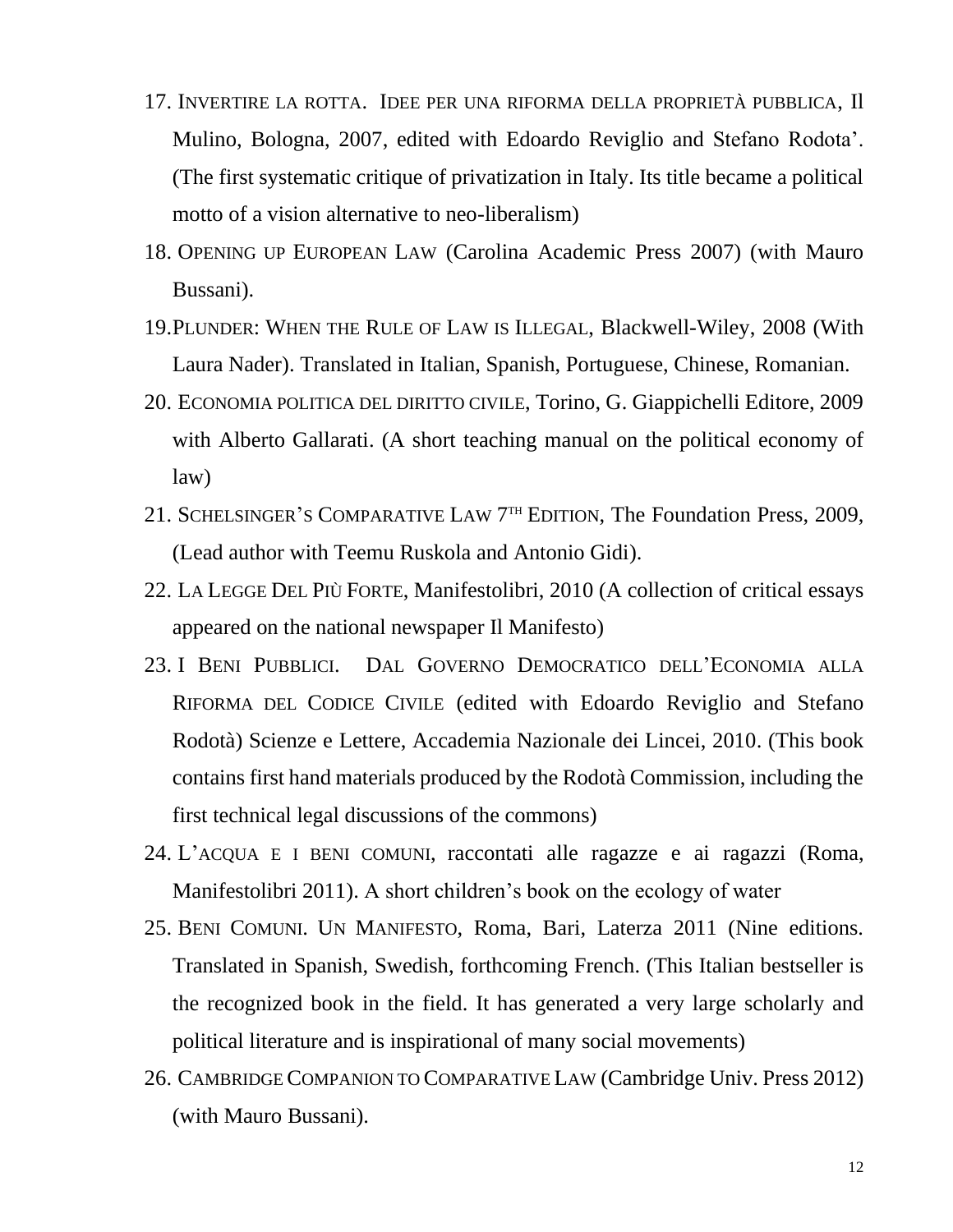- 27. TEATRO VALLE OCCUPATO: LA RIVOLTA CULTURALE PER I BENI COMUNI (DeriveApprodi 2012).
- 28. CONTRO RIFORME, Einaudi, Turin, 2013 (a radical legal and political critique of neoliberalism from an élite Italian publisher)
- 29. PROTECTING FUTURE GENERATIONS THROUGH COMMONS (Council of Europe 2014) Trends in Social Cohesion 26) editor, with Saki Bailey & Gilda Farrell, also published in French.
- 30. SENZA PROPRIETÀ NON C'É LIBERTÀ. FALSO!, (Laterza, Bari, 2014) (a critique of the ideological foundations of private property).
- 31. L' ACQUA E IL SUO DIRITTO (with Alessandra Quarta), Roma, Ediesse, 2014 (a short introduction to the most pressing political and technical issues of water management).
- 32. IL BENICOMUNISMO E I SUOI NEMICI (Einaudi 2015). (A political and institutional discussion of the politics of the commons, of its radical claims and a reply to the critics, on the right and on the left of my Manifesto)
- 33. THE ECOLOGY OF LAW: TOWARD A LEGAL SYSTEM IN TUNE WITH NATURE AND COMMUNITY (Berett-Kohler 2015) (With best-selling ecologist and author Fritjof Capra, this book is an ambitious rethinking of the extractive legal foundations of capitalism and moves steps toward a legal system with the commons as a fundamental building block). Translated in Dutch, Portuguese, Italian, Russian, Turkish, Korean.
- 34. I DRITTI REALI: LA PROPRIETÀ (2d edition UTET 2015).
- 35. RESEARCH HANDBOOK ON POLITICAL ECONOMY AND LAW (Edward Elgar Publishing 2015) (with John D. Haskell).
- 36.ROUTLEDGE HANDBOOK OF FOOD AS A COMMONS (Routledge, 1st Ed. 2018) (with Jose Luis Vivero-Pol, Tomaso Ferrando & Oliver De Schutte eds.).
- 37. THE TURNING POINT IN PRIVATE LAW: ECOLOGY, TECHNOLOGY AND THE COMMONS (Edward Elgar 2018) (with Alessandra Quarta). Translated in Italian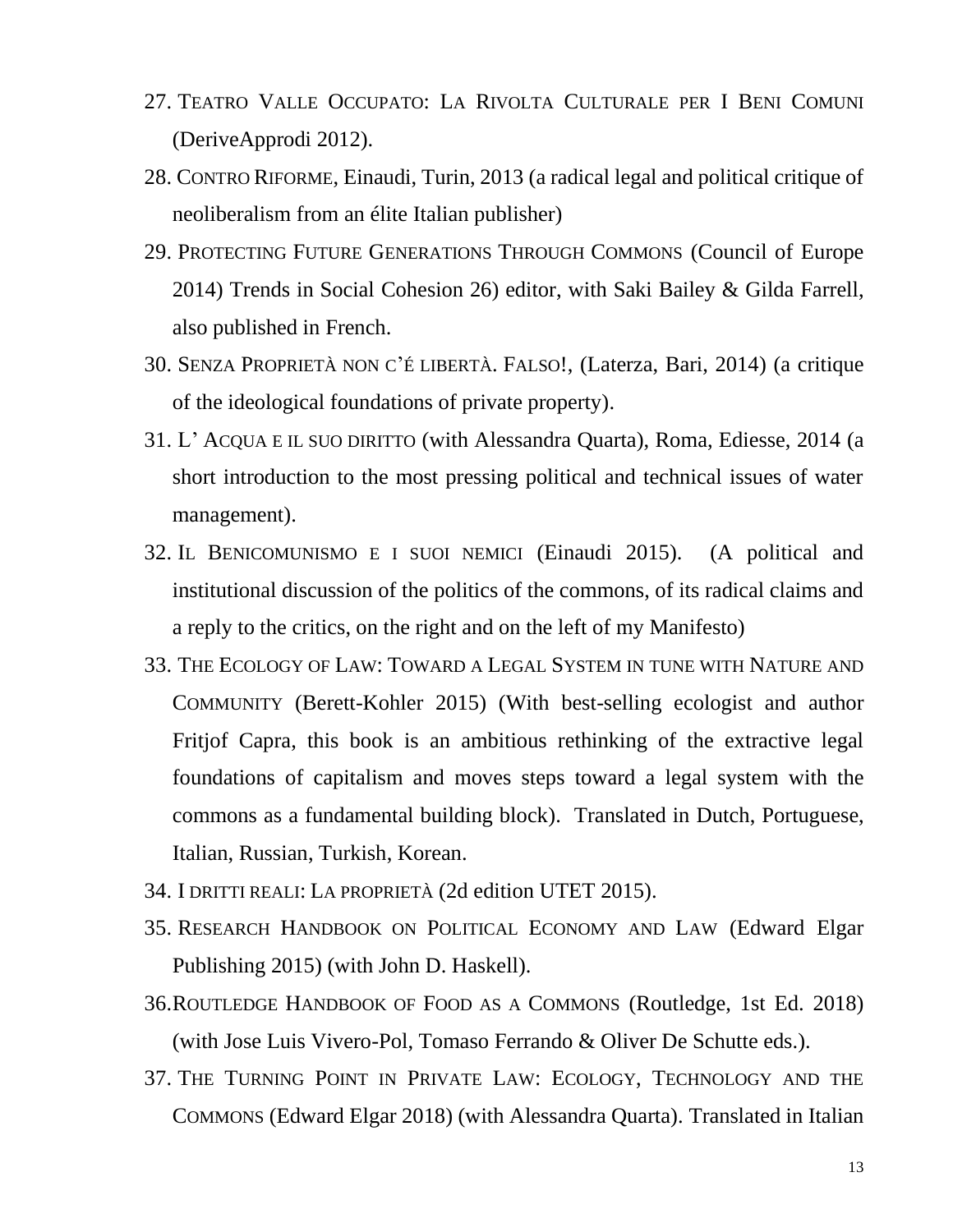- 38. BENI COMUNI. PICCOLA GUIDA DI RESISTENZA E PROPOSTA, (MAROTTA & CAFIERO, Napoli 2020).
- 39.PAPA FRANCESCO, LA DITTATURA DELL' ECONOMIA (Editor, Edizioni Gruppo Abele 2020)
- 40.IL DIRITTO DI ESSERE CONTRO. DISSENSO E RESISTENZA NELLA SOCIETA' DEL CONTROLLO (Piemme, Milano 2022)

# **Articles and Book Chapters in English:**

- 1. "Socialist and Non-Socialist approaches to Land Law, Continuity and Change in Somalia and other African States", Review of Socialist Law (1990) 17-55.
- 2. " Efficiency in Legal Transplants: An Essay in Comparative law and Economics", 14 International Review of Law and Economics, 1994, 3.
- 3. "Dissimilar Form Similar Substance? An Economic Framework for Western Property Law", in European Legal Tradition and Israel, A.M. Rabello (ed.) 1994.
- 4. "Efficiency as Equity: Insights from Comparative Law and Economics", in 18 Hastings International and Comparative Law Review, 157 (1994).
- 5. "Why the Wind Changed: Intellectual Leadership in Western Law", The American Journal of Comparative Law, 195, (1994).
- 6. With Michele Graziadei, "Judicial Responsibility in Italy: A New Statute", 38 American Journal of Comparative Law (1990) 103-127.
- 7. With Francesco Pulitini, "A Competitive Model of Legal Rules", in (Breton-Whinthrobe-Galeotti-Salmon eds.), THE COMPETITIVE STATE: VILLA COLOMBELLA PAPERS ON COMPETITIVE POLITICS, Kluwer Academic Publishing, (1991).
- 8. With Roberto Pardolesi,"Law and Economics in Civil Law Countries: A Comparative Law Approach", 11 International Review of Law and Economics, 265-275 (1991).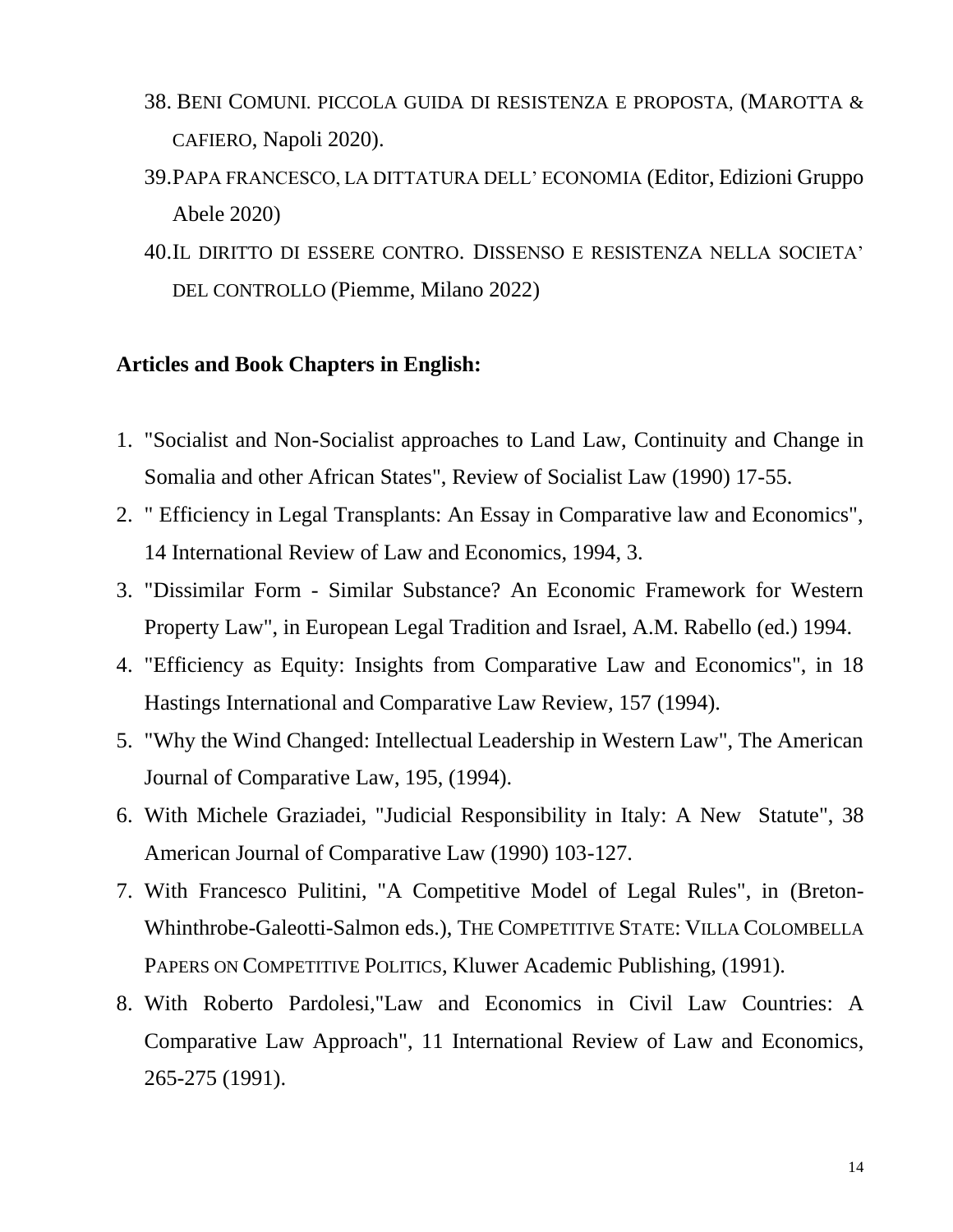- 9. With Antonio Gambaro and Albina Candian,"The Law of Property in Italy,", I, A.PZZORUSSO (ed.) Italian Studies in Law, (1992).
- 10. Forward: The Faces of Academia, 41 Am. J. Comp. L. 351 (1993) (with P.G. Monateri).
- 11. With James Gordley, "Protecting Possession ", The American Journal of Comparative Law,1995.
- 12. With Mauro Bussani, "Making The Other Path Efficient. Economic Analysis and Tort Law in Less Developped Countries in E. Buscaglia-R.Cooter (Eds.) LAW AND ECONOMICS OF DEVELOPMENT, JAI press (1997).
- 13. "The New Ethiopian Constitution. First Thoughts on Ethnic Federalism and the Reception of Western Law" in E.Grande (Ed.) TRANSPLANTS INNOVATION AND LEGAL TRADITION IN THE HORN OF AFRICA, ' 'Harmattan" (1995).
- 14. Codifying Property Law in the Process of Transition: Some Suggestions from Comparative Law and Economics, 19 Hasting Int'l & Comp. L. Rev. 117 (1995) (with Gianmaria Ajani).
- 15. "The Comparative Law and Economics of Penalty Clauses in Contract", The American J. of Comparative Law, 1995 ( Festshrift for Rudolf B.Schlesinger).
- 16. With Gianmaria Ajani, "Reforming Property Law in the Process of Transition. Some Suggestions from Comparative Law and Economics", 18 Hastings Int. and Comp. Law Rev. ( 1996).
- 17. Three Patterns of Law. Taxonomy and Change in The World's Legal Systems. Am.J. Comp. Law 5 (1997)
- 18. Economic Analysis and European Legal Scholarship, in Simoni-Cameron (Eds) Dealing With Integration, Iustus Ferlag, Uppsala, 1996.
- 19. With Mauro Bussani: The Common Core Approach to European Private Law, 3 Columbia Journal of European Law, 1 (1997).
- 20. with Henry Hansmann: The Functions of Trust Law. A Comparative Legal and Economic Analysis, 73 New York University Law Rev, 434 (1998)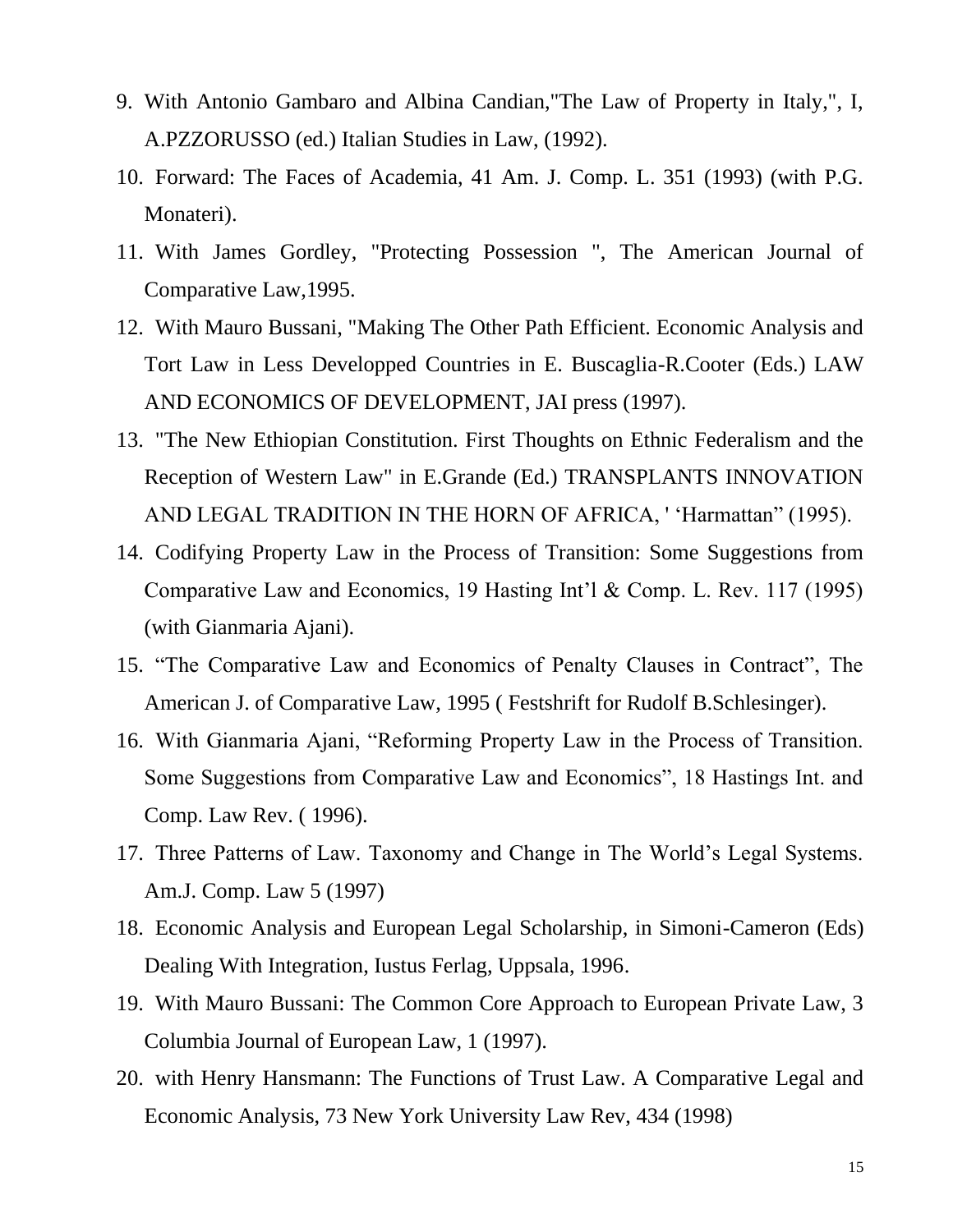- 21. Trust Law in The United States: A Basic Study of Its Special Contribution, U.S. National Report at the International Academy of Comparative Law Congress, Bristol 1998 (With Henry Hansmann) (Special Issue of American J. Comparative Law, 46 Am. J. Comp. L. Supp. 133).
- 22. The Issue of European Civil Codification and Legal Scholarship. Biases, Strategies and Developments 21 Hastings Int. And Comp. Law Rev., 883 (1998) and in Towards a New European Ius Commune (1999 Gambaro & Rabello eds)
- 23. Legal Pluralism, Legal Change and Economic Development, in L.FAVALI,E.GRANDE,M.GUADAGNI (EDS) NEW LAW FOR NEW STATES. POLITICA DEL DIRITTO IN ERITREA, Harmattan, (1998)
- 24. An Opportunity not to be Missed. The Future of Comparative Law in The United States, 46 American Journal Comp. Law ,709 (1998).
- 25. Efficiency and Equal Protection in the New European Contract Law. Mandatory, Enforcement and Default Rules, 39 Virgina J. Int. Law, 537 (1999)
- 26. The Legal Profession as an Organization. Understanding Changes in Civil Law and Common Law, in R. CRAMTON-J. BARCELO' (EDS), LAWYERS PRACTICE AND IDEALS: A COMPARATIVE VIEW, 157 (1999).
- 27. Patterns of African Constitutions in the Making, in V. Piergigli & I.Taddia (Eds.) International Conference on African Constitutions, G.Giappichelli, Turin, 2000. and in Likosky Ed, Transnational Legal Processes, Sweet & Maxwell
- 28. The Comparative Jurisprudence of Schlesinger and Sacco. A Study in Legal Influence, in A. Riles (Ed.) Rethinking the Masters of Comparative Law, Hart Publishing, Portland-Oxford (2001).
- 29. The Art And Science of Critical Scholarship. Postmodernism and International Style in the Legal Arcitecture of Europe (with Anna di Robilant), 75 Tulane Law Review 1053 (2001).
- 30. Legal Systems in Distress. HIV Contaminated Blood, Path Dependency and Legal Change, in Global Jurist Advances (2001).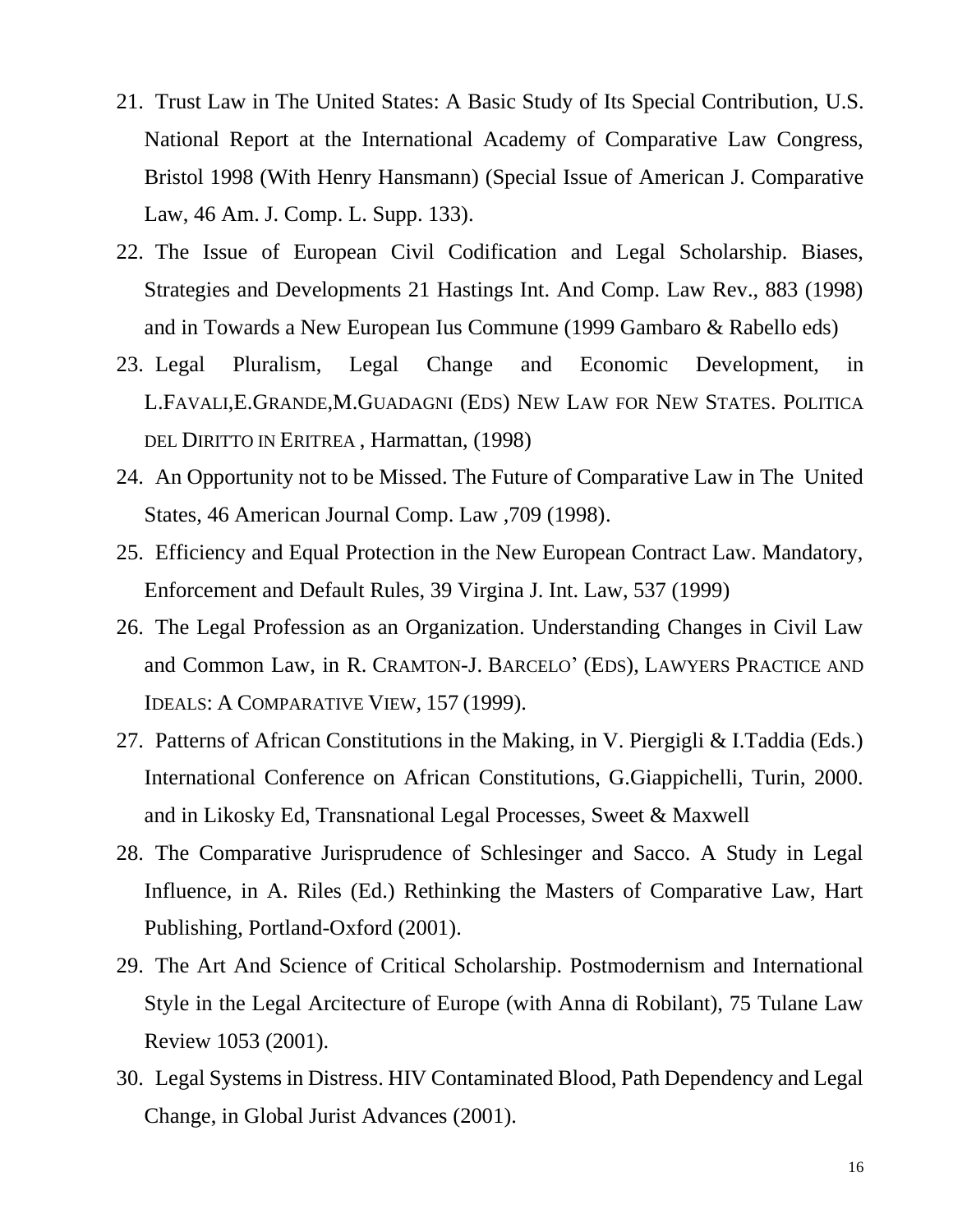- 31. United States Jurisdiction over Conflicts Arising Outside of the United States: Some Hegemonic Implications (with Jeffrey Lena) in Hastings Int. and Comp. Law Rev 2001 and in Global Jurist Topics 2001 (reprinted 1(2) Global Jurist Topics Art. 5 (2001)).
- 32. Basic Issues of Private Law Codification in Europe: Trust, 1(1) Global Jurist Frontiers Art. 5 (2001).
- 33. Some Realism About Comparativism: Comparative Law Teaching in the Hegemonic Jurisdiction, 50 Am. J. Comp. L. Supp. 87 (2002).
- 34. Comparative Law and Economics: Borrowing and Resistance, in Global Jurist Frontiers 2001 and A. Hatzis (Ed), Civil law and Economics (Edward Elgar Publisher 2002).
- 35. Teaching Comparative Law in the Hegemonic Jurisdiction. U.S. National Report at the International Academy of Comparative Law Congress, Brisbane, in American J. Comp. Law, Special Issue (2002).
- 36. Foreign Inspired Courts as Agencies of Peace in Troubled Societies. A Plea For Realism and Creativity, Global Jurist Topics. Paper presented at the United Nations Conference "Rebuilding Legality. The Case of Somalia" held in Rome (December 11-12, 2001).
- 37. Should Europe Codify Trust?, in Themes in Comparative Law. In Honour of Bernard Rudden, (Peter Birks and Arianna Pretto (Eds) , Oxford U.P. 2002, 235.
- 38. *Hard Minimal Code Now! A Critique of Softness and a Plea for Responsibility in the European Debate over Codification*, S. Grundmann & J. Stuyk ( Eds.) An Academic Green Paper on European Contract Law, Kluwer International 2002, 215 and Global Jurist Frontiers, [www.bepress.com.](http://www.bepress.com/)
- 39. *A Theory of Imperial Law. A Study on U.S. Hegemony and the Latin Resistance*, 10 Indiana J. Global Legal Studies 383 (2003) (reprinted at 3(2) Global Jurist Frontiers Art. 1) [www.bepress.com.](http://www.bepress.com/)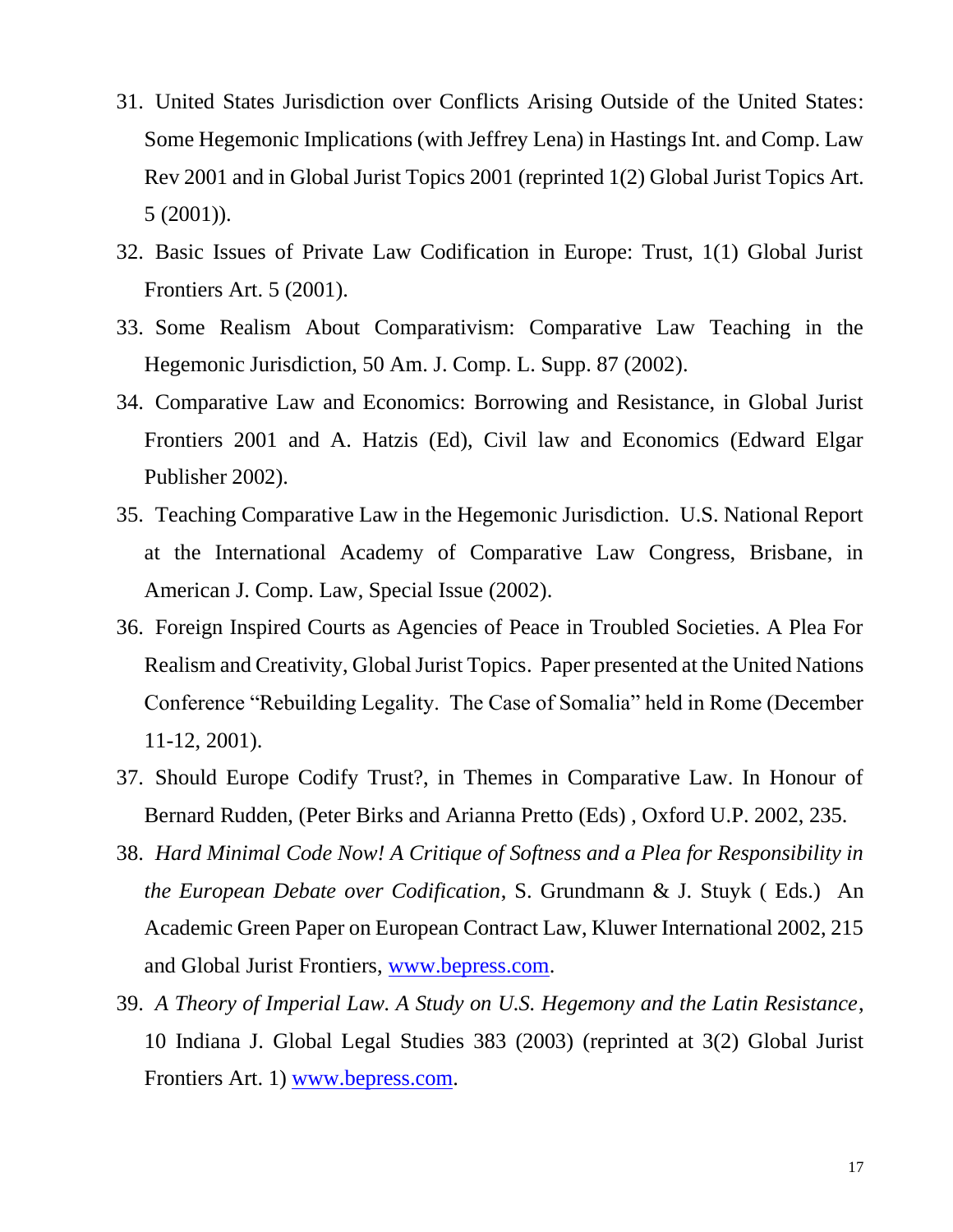- 40. *Social Justice in European Contract Law: A Manifesto*, 10 Eur. L.J. 653 (2004) (with Gert Brueggemeier, Mauro Bussani, Hugh Collins et al.).
- 41. *Basics First Please! A Critique of Some Recent Priorities Shown by the Commission's Action Plan*, in Hondius & Al. (Eds), Towards a European Civil Code, 2004.
- 42. *The Peruvian Civil Code, Property and Plunder: Time for a Latin American Alliance to Resist the Neo-Liberal Order*, GLOBAL JURIST TOPICS ART. 3 (2005) [www.bepress.com.](http://www.bepress.com/)
- 43. *The Rise and Fall of Law and Economics. An Essay for Judge Guido Calabresi*, 64 MARYLAND LAW REV. 220 (2005).
- 44. *A "Social Dimension" in European Private Law? The Call for Setting a Progressive Agenda*, 41 NEW ENGLAND L.R. 1-63 (2007) (with Fernanda Nicola) (reprinted at 7(1) GLOBAL JURIST FRONTIERS ART. 2 (2007)).
- 45. *Access to Justice: A Renewed Global Issue?*, in Kathrina Boele-Woelki & Sjef Van Erp, (Eds.) General Reports of the XVII th Congress of the International Academy of Comparative Law, Eleven International Publishing-Bruylant, 383-408, (2007).
- 46. *Comparative Law and Critical Legal Studies*, in M. Reimann & R.Zimmermann Eds. The Oxford Handbook of Comparative Law, Oxford U.P. 815-837 (2006).
- 47. *Property Rights: A Comparative Law and Economics Perspective in the Global Era*, in D. Porrini & G.Ramello (Eds.), Property Rights Dynamics. A Law and Economics perspective, 40-54 Routledge, (2007) (with Andrea Pradi).
- 48. *Emergency-based Predatory Capitalism: The Rule of Law, Alternative Dispute Resolution and Development*, in Mariella Pandolfi and Didier Fassin (Eds.), Contemporary States of Emergency, New York, Zone Book, 2010.
- 49. *Global Law and Plunder. The Dark Side of the Rule of Law, in* Law and Globalization, *VDM Publishing, 2009.*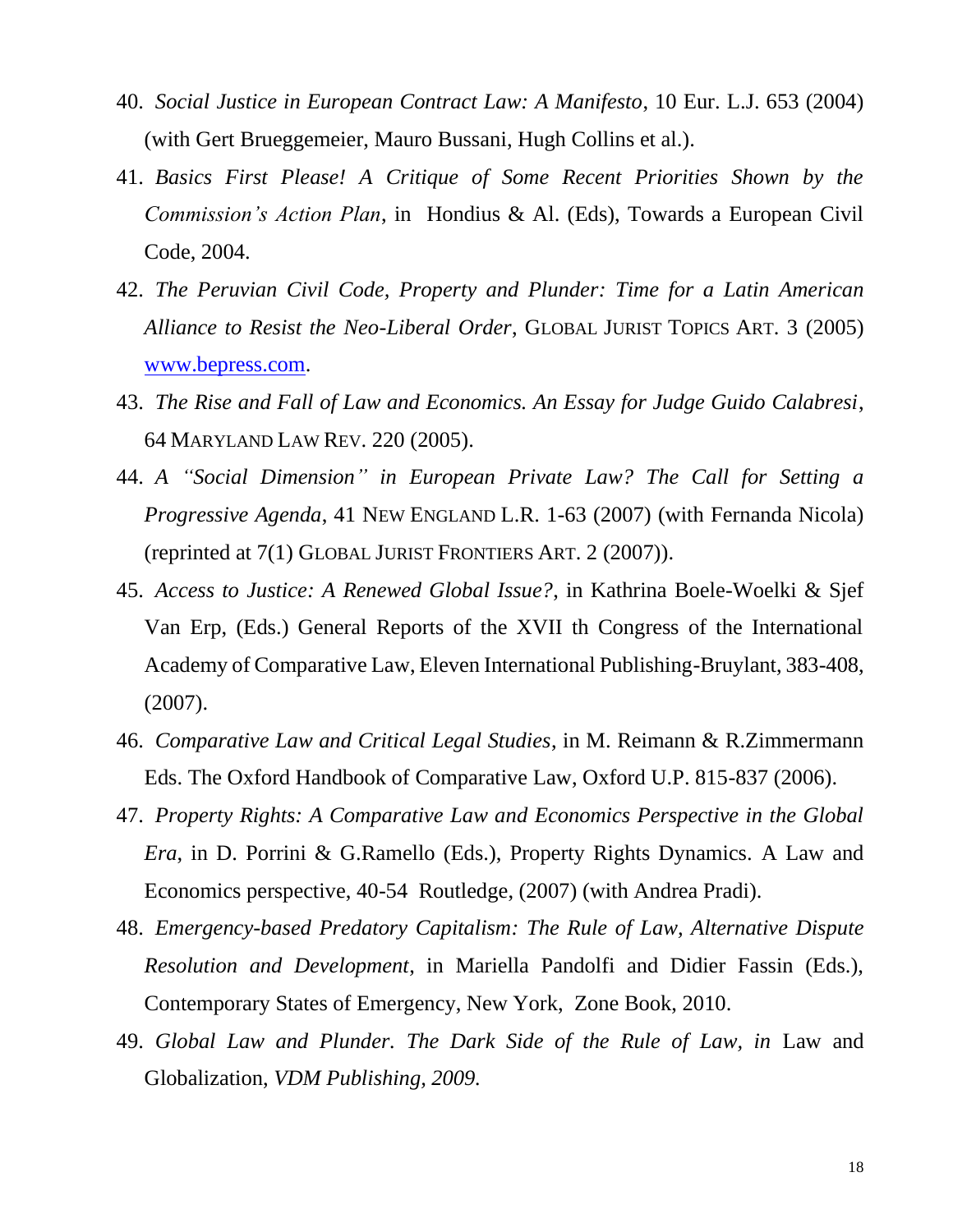- 50. *Comparative International Law*, 36 BROOKLYN J. OF INTERNATIONAL LAW, 385- 453 (2011) (with Boris Mamlyuk).
- 51. *The Nile Perch in European Private Law*, in THE MANY CONCEPTS OF SOCIAL JUSTICE IN EUROPEAN PRIVATE LAW 167 (Hans-W. Micklitz ed., Edward Elgar 2011).
- 52. *The Evil Technology Hypothesis: A Deep Ecological Reading of International Law*, 2012 CARDOZO L. REV. DE NOVO 263 (2012) (with Luigi Russi).
- 53. *Providing direct access to social justice by renewing common sense: The State, The Market and some preliminary question about the commons*, TRENDS IN SOCIAL COHESION 25, Redefining and combatting poverty. Human rights, democracy and common goods in today's Europe, 307 (2012) (English and French versions).
- 54. *Social Movements as Constituent Power*, 20 INDIANA J. GLOBAL LEGAL STUDIES, 965-1013 (2013) (with Saki Bailey).
- 55. Future Generations Now! A Commons-based Analysis, (book Chapter of Protecting Generations Through Commons,.9-27 cit. *supra* also available in French).
- 56. "First Thoughts for a Phenomenology of the Commons", in D. Bollier & Silke Helfrich (eds) The Wealth of the Commons, Amherst Ma, Levellers Press, 2013 37-45.
- 57. *Protecting the commons. Water, Culture and Nature: The Commons Movement in the Italian Struggle against Neoliberal Governance*, 112 SOUTH ATLANTIC QUARTERLY, 366-376 (2013).
- 58. *Comparative Law and Critical Legal Studies*, 6 CONSTITUTIÇÃO, ECONOMIA E DESENVOLVIMENTO 250 (2014).
- 59. *Right to the City or Urban Commoning: Thoughts on the Generative Transformation of Property Law*, 1 ITALIAN L.J. 303 (2015) (with Alessandra Quarta).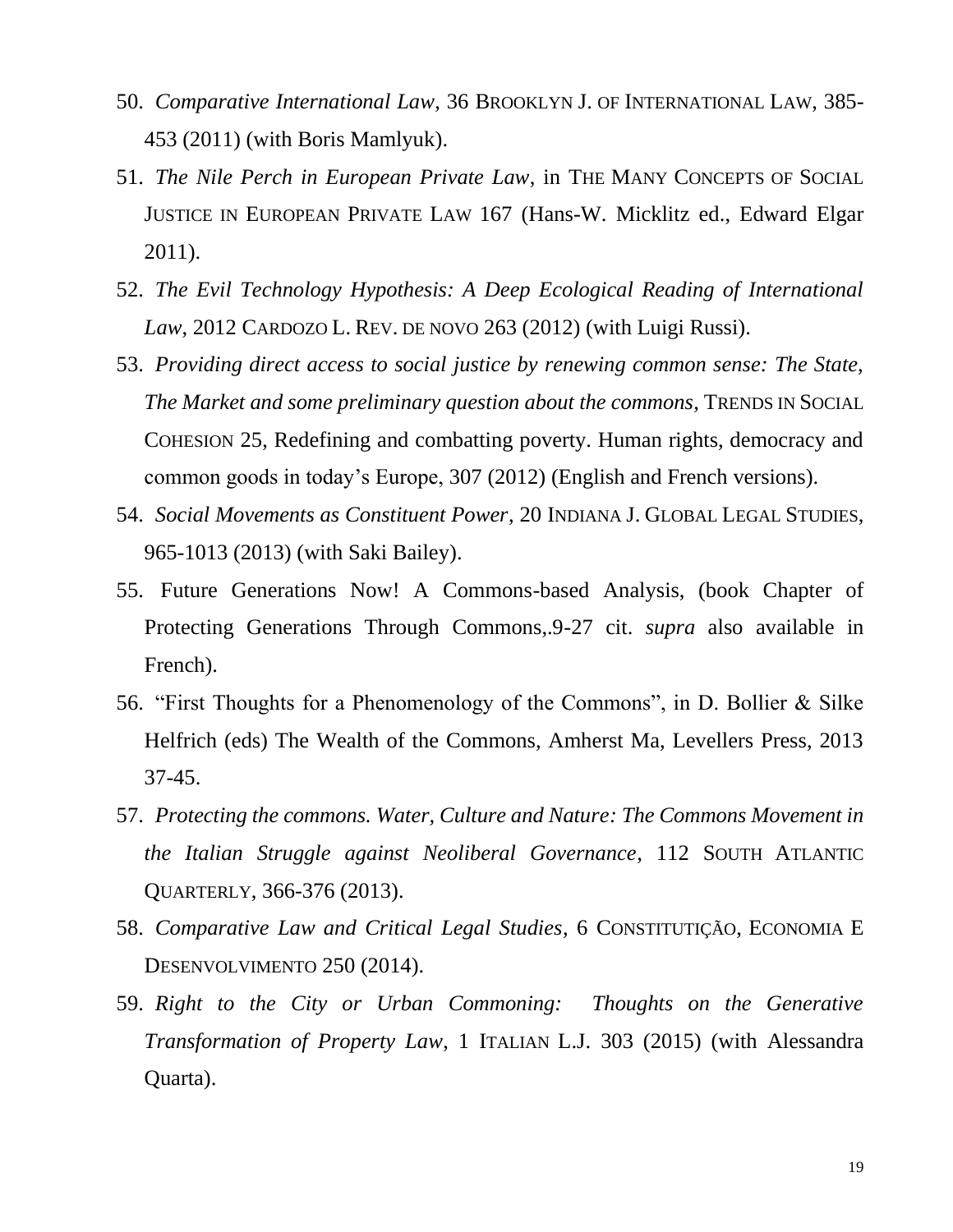- 60. *Hard Civil Code now!: notas críticas sobre las propuestas de codificación civil de rango europeo*, 14 LUS ET VERITAS 346 (2015).
- 61. *The Cold War and Comparative Law: A Reflection on the Politics of Intellectual Discipline*, 65 AM. L.J. COMP. L. 567 (2017).
- 62.*The Ecology of International Law: Towards an International Legal System in Tune with Nature and Community?*, in The Commons and a New Global Governance 212 (Samuel Cogolati & Jan Wouters eds., Edward Elgar 2018).
- 63. *Comparative Law, Geopolitics, and the Conflict in Palestine: Disciplined Disengagement and the Commons Solution*, GLOBAL JURIST 2018-0008 (2018).
- 64. *Commons as Possessions: The Path to Protection of the Commons in the ECHR System*, 25 EUR. L.J. 230 (2019). With Rocco Albanese
- 65. *Introduction: The Food Commons are Coming and Food as Commons: Towards a New Relationship Between the Public, the Civic and the Private*, in ROUTLEDGE HANDBOOK OF FOOD AS A COMMONS 1, 373 (Routledge 2018) (with Jose Luis Vivero-Pol, Tomaso Ferrando & Oliver de Schutter).
- 66. *Having, Being, and the Commons*, in CO-DESIGNING ECONOMIES IN TRANSITION 63 (Vincenzo Mario Bruno Giorgino & Zack Walsh eds., Palgrave Macmillan 2018).
- 67.*Communology: The Emergence of a Social Theory of the Commons*, 118 S. Atl. Q. 725 (2019) (with Mark Mancall).
- 68. *Property Meeting the Challenge of the Commons, in* General Reports of the XXth General Congress of the International Academy of Comparative Law 23 (Boele-Woelki K., Fernández Arroyo D.P., Senegacnik A. eds., Springer 2020) (with Alessandra Quarta) (Global Studies in Comparative Law, vol. 50). [URL](https://link.springer.com/chapter/10.1007/978-3-030-48675-4_2)
- 69. *The Chinese Advantage in Emergency Law*, 21 Global Jurist 1 (2021) (with Liu Guanghua & Emanuele Ariano).
- 70."On Coase and Commons." In *Le Droit sans Frontières: Mélanges Pour Franz Werro*, edited by Eva Maria Belser, Pascal Pichonnaz, and Hubert Stöckli, 459–85. Bern: Stämpfli Editions (2022).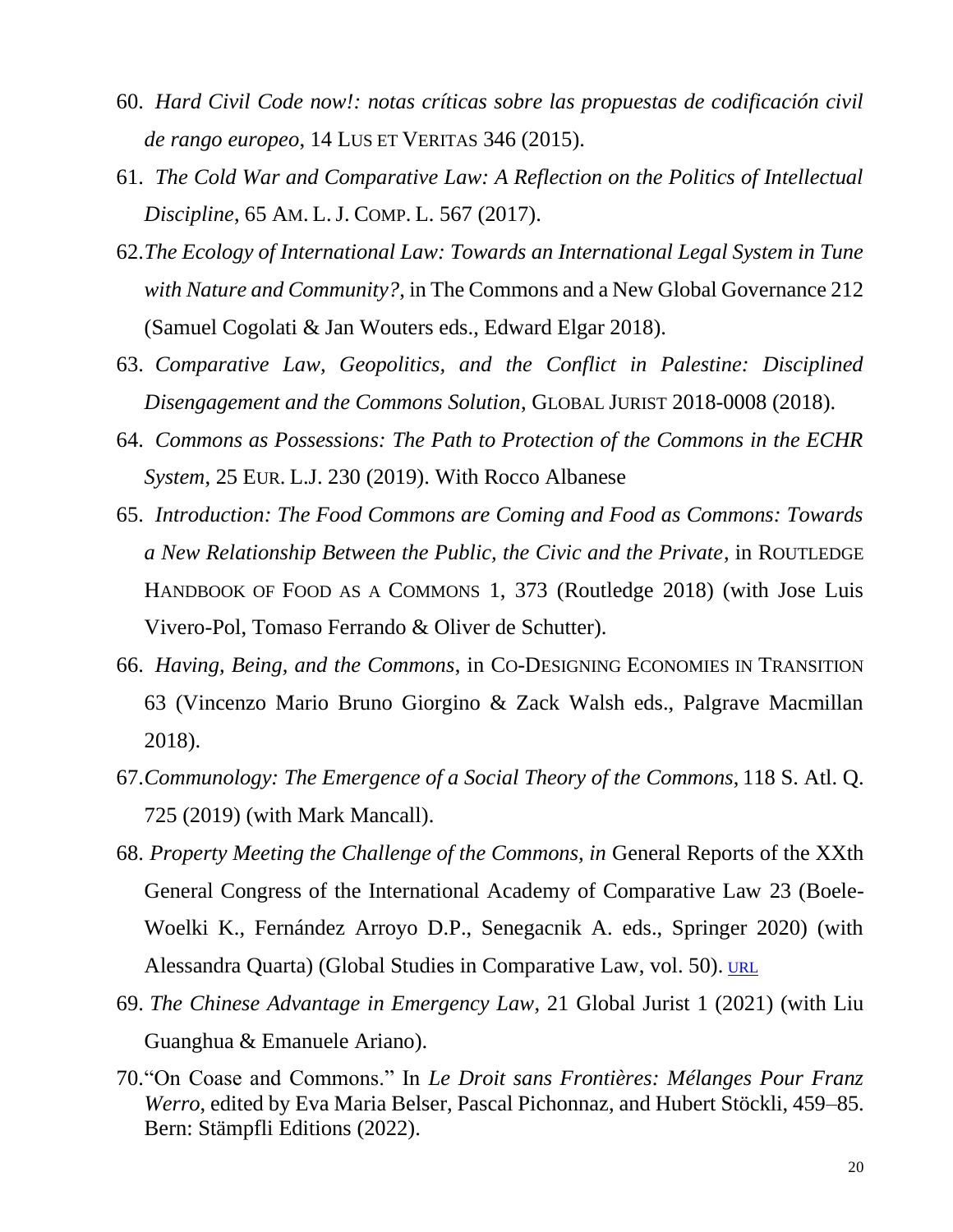# **Articles and Book Chapters in Italian.**

- 1." I modelli nella tutela dell' ambiente", Rivista di Diritto Civile, 1985 II, 389.
- 2." Diritto e rimedio nell' esperienza Italiana ed in quella Statunitense: un primo aproccio", Quadrimestre, 1987,341.
- 3." Forma e contratto di assicurazione nell' esperienza Statunitense", Responsabilita' Civile e Previdenza, 1988,610.
- 4." L' imperialismo del Writ of Certiorari: il tramonto della giurisdizione obbligatoria nella U.S.Sureme Court", Rivista di Diritto Civile, 1990, I, 131.
- 5." Ripensando il rapporto fra diritto inglese e diritto americano: l'esempio dei Torts", Quadrimestre, 1991.
- 6." La successione contro la volonta' del testatore: radici profane di una contrapposizione sacra fra common law e sistemi romanisti" in Studi in Onore di Rodolfo Sacco (1994).
- 7." Verso una tripartizione non eurocentrica dei sistemi giuridici" in Studi in Memoria di Gino Gorla (1994).
- 8." Etnocentrismo, neutralita' discriminazione: tensioni nel diritto occidentale", Giurisprudenza Italiana. (1994).
- 9." Ai confini della Terra Promessa. Immigrazione, poverta', razzismo ed i limiti del diritto", Foro Italiano, 1992, V, 458.
- 10. with Michele Graziadei," Il Code Domanial et Foncier della Reubblica Popolare del Congo", Rivista di Diritto Civile 1987 I,77.
- 11. Analisi Economica Giuridica e Comparata delle Clausole Penali nei Contratti, Rivista Critica Diritto Privato, 1996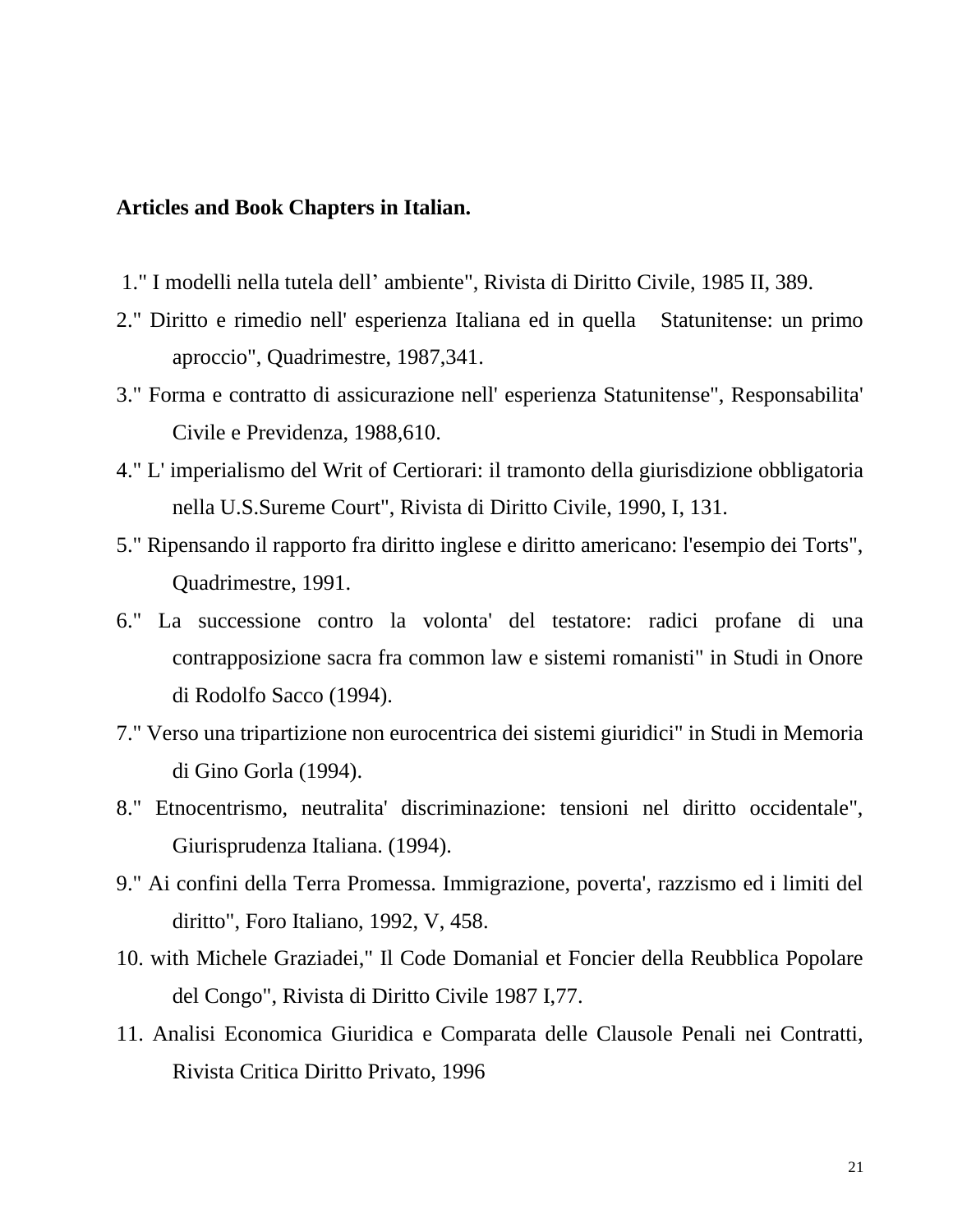- 12. Alcune Riflessioni su Struttura Proprietaria e Mercato, Rivista Critica Diritto Privato, 1996
- 13. Alla ricerca del nucleo comune del Diritto Privato Europeo, In Studi In Onore di Pietro Rescigno, Milano, 1998, 185, (with Mauro Bussani)
- 14. Il Problema della Codificazione Civile Europea e la Cultura Giuridica. Pregiudizi, Strategie e Sviluppi, Contratto e Impresa/Europa, 207 (1998).
- Il Problema della Codificazione: Civile Europea e la Cultura Giuridica. Preguidizi, Strategie e Sviluppi, CIEUR 207 (1998).
- Fatto e Valore: Il Paradosso Ermeneutico dell'Analisi Economica del Diritto, in Dititto, Giustizia e Interpretazione (Jaques Derrida, Gianni Vattimo, & Mauro Bussani eds., Laterza 1998).
- 15. Il Nuovo diritto europeo dei contratti tra efficienza ed uguaglianza: regole dispositive, inderogabili e coercitive, in Riv. Crit. Dir. Priv. 1999, 611
- 16. Diritto Pubblico e Diritto Privato in Nomos 2000
- 17. I Rimedi, In Trattato di Diritto Civile diretto da R.Sacco, UTET, Turin 2001

Desesvolvimentos Institutionais do Dereito de Propietade, 2(6) RTDC 99 (2001).

- Il Diritto Soggettivo, in Trattato di Diritto Civile Diretto a Rodolfo Sacco (Guido Alpa et al. eds., UTET 2001).
- 18. International Style e Postmoderno nell' architettura giuridica della nuova Europa. Prime Note Critiche. (with Anna di Robilant) in 19 Riv. C.rit Dir. Priv. 89, 2001.
- 19. L' Idoneità di cui all' articolo 1153 del Codice Civile. Qualche riflessione di Analisi Economica ed uno sguardo agli incentivi, in Studi in Memoria di G.Cattaneo, Milano, Giuffrè 2002
- 20. Il Lungo addio. Il Codice Civile Italiano nel bicentenario del Codice napoleonico, in Studi in Onore di S.Rodotà, In Corso di stampa. (Con Anna di Robilant).
- 21 Miraggi transatlantici. Fonti e modelli nel diritto privato dell' Europa Colonizzata. 31 Quaderni Fiorentini per la storia del pensiero giuridico moderno, 2002, Vol. I, 401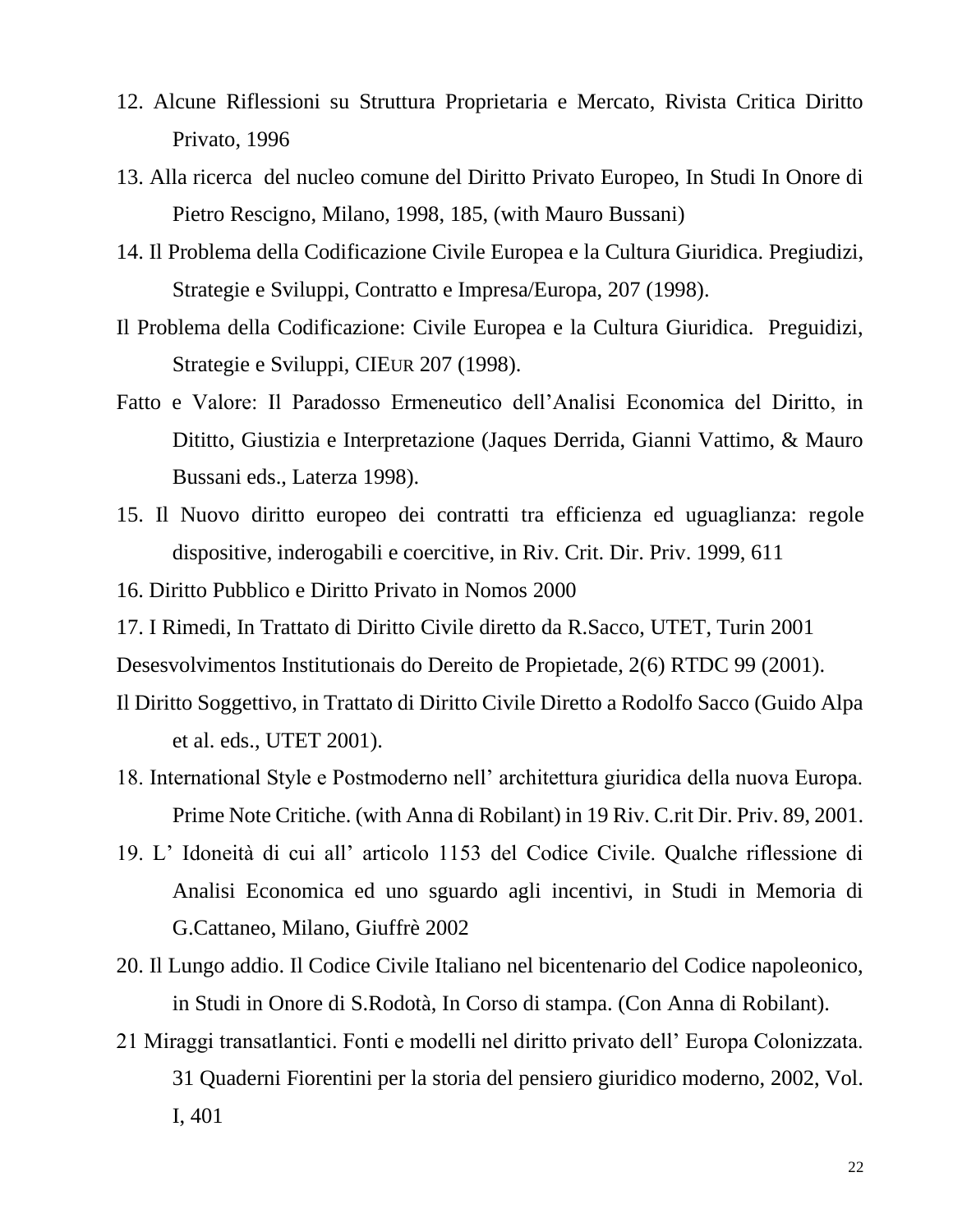Aquale Codice Civile Per l'Europa?, 20 RCDP 3 (2002).

La Reforma del Diritto Societario Italiano: Una Nuova Ricezione Acustica?, 101 RDC e DGO 615 (2003).

- 22. Conflitto Continuo. A Un anno da Enron negli Stati Uniti e in Europa, in 34, Politica del Diritto, 2, 2003, 177. ( Con Filippo Sartori).
- 23. Dove mi sta portando la Comparative Law and Economics? Piccola Bibliografia Ragionata su un Cammino ventennale non solitario, in V. Bertorelli (Ed.) Io Comparo, tu compari egli compara: che cosa,come, perché?, Milano, Giuffrè 2003, 117.
- 23.La Riforma del diritto societario Italiano. Noterella Critica su una nuova ricezione acustica, in Riv. Dir. Comm. 2003 e in P. Perlingieri-F.Casucci (Eds.) Le Riforme del diritto societario, Napoli, ESI, 2004, 69.
- 24.Il Conflitto di Interessi come categoria ordinante. Interesse di una ipotesi di lavoro, Rivista di Diritto Privato, 2, 2004, 5.
- 25.Perché in Piano d' Azione Privilegia i poteri forti. Critica della Retorica Soft, in M. Meli-M.R.Maugeri (Eds.), L' Armonizzazione del diritto privato europeo, Milano, Giuffré 2004, 3.
- 26.Diritto comune europeo dei contratti. Qualche spunto critico, in P. Perlingieri-F.Casucci (Eds.), Fonti e Tecniche Legislative per un diritto contrattuale europeo, Napoli, ESI, 2004.
- 27. Aspetti idiosincratici e aspetti relazionali nella struttura e nella funzione della proprietà privata. Alcuni spunti critici, in Studi in Onore di Piero Schlesinger, Milano, Giuffré 2004.
- 28. Il diritto giurisprudenziale globalizzato ed il progetto imperiale. Qualche spunto. In Politica del Diritto, 2005
- 29.Giustizia allo Specchio, (with Elisabetta Grande), Antropologia. Annuario 2008, VIII, 11, 25-39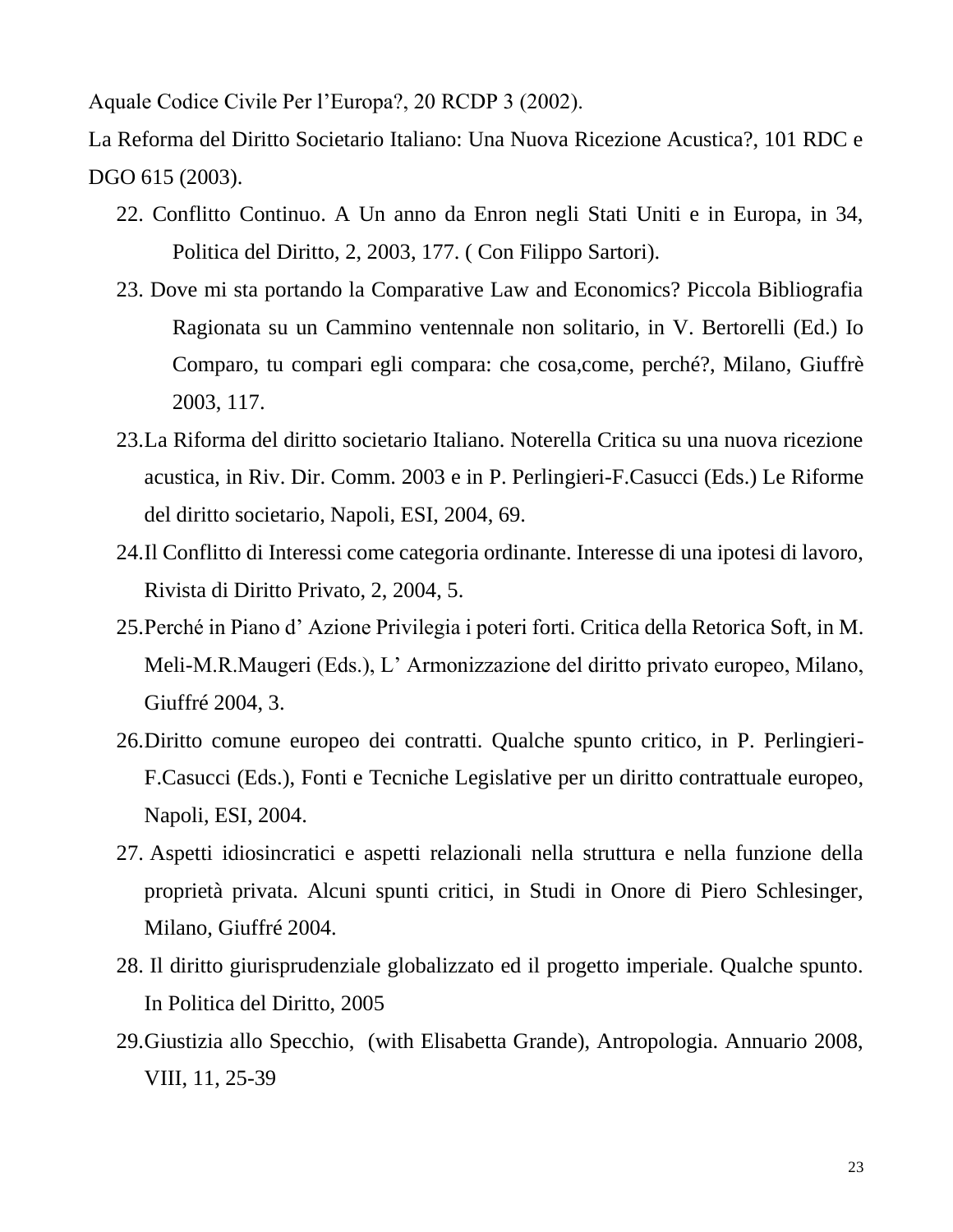- 30. Civil Law e Common Law. Verso una Convergenza? (With Luca Pes) in M. Vogliotti (ed.) Il Tramonto della Modernita'. Un percorso interdisciplinare, Torino, Giappichelli, 2008.
- 31.Qualche divulgazione sulle recenti metamorfosi della proprieta' privata. Un saggio per Davide Messinetti, in Studi in Onore di Davide Messinetti, Giuffrè, Milano, 2008
- 32."Teoria e prassi costituente nel governo del comune", in Annali Fondazione Basso, 7, Tempo di Beni Comuni. Studi multidisciplinari. Ediesse , Roma, 321- 339, (2103)
- 33."Il buon governo del comune. Prime riflessioni." In Sandro Chignola (Ed.) Il diritto del comune, Ombre corte, Verona, 210-222
- 34."Il Teatro Valle. Un cammino ri-costituente", in Viaggio nell' Italia dei beni comuni, Marotta & Cafiero ed. 2012, 102-112
- 35.Trapianti giuridici. Alcune questioni preliminari. In: Fabio Rugge. I Trasferimenti internazionali dei modelli istituzionali. Bologna:-Bologna: Il Mulino.
- 36.*Una primavera di movimento per la funzione sociale della proprietà privata*, 31 RIVISTA CRITICA DIRITTO PRIVATO 531-550 (2013).
- 37.*I Beni Comuni Fra Economia*, Diritto e Filosofia, 7 SPAZIO FILOSOFICO 111-116 (2013).
- 38.*Théorie de Droit. Principles of Legal Commoning*, 42 REVIEW JURIDIQUE DE L'ENVIRONNEMENT 67 (2017) (with Alessandra Quarta).
- 39.*Il Poliamore e I Beni Comuni*. *Primissime Riflessioni*, in PRINCIPI, REGOLE, INTERPRETAZIONE. CONTRATTI E OBBLIGAZIONI, AMIGLIE E SUCCESSIONI. SCRITTI IN ONORE DI GIOVANNI FUGIUELE 105 (Universitas Studiorum 2017).
- 40. *Beni culturali, beni comuni, estrazione*, in Patrimonio culturale: Profili giuridici e tecniche di tutela 147 (RomaTrE-Press 2017).
- 41. *Diritto, Capitale e Limiti*, 26 PAROLECHIAVE 115 (2018).
- 42. *La industria de la armonía y el Mercado de la justicia*, in LECCIONES DE FILOSOFÍA DEL DERECHO 413 (Yuri Tornero Cruzatt & Angel Gaspar Chirinos dirs.., IDEMSA 2018).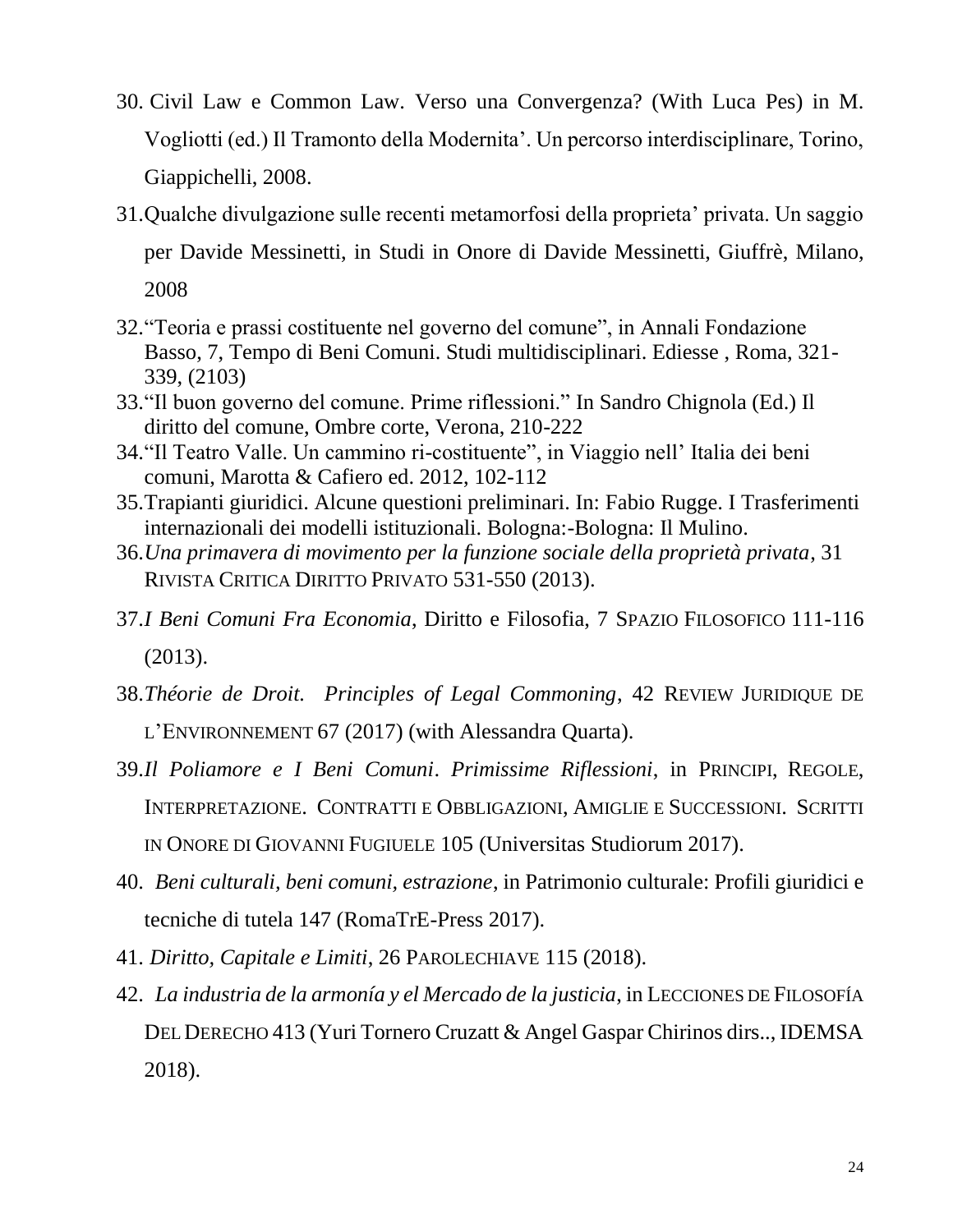## **Articles in encyclopaedias:**

- 1."Assicurazione (diritto comparato)" Digesto IV (1987).
- 2."Comunione (diritto comparato)" Digesto IV (1988).
- 3."Errore e raggiro nei contratti (diritto comparato)" Digesto IV (1992) .
- 4."Editoria Giuridica nei Sistemi di Common Law" Digesto IV (1992).
- 5."Immissioni" Digesto IV (1993).
- 6. with Elisabetta Grande, "Gran Bretagna e Irlanda (Regno Unito di)" Digesto IV (1993).
- 7. "Precedente Giudiziario negli Stati Uniti" in Atlante di Diritto Comparato, Zanichelli, Bologna, 1993.
- 8. "Precedente Giudiziario" Digesto IV.
- 9. With Luisa Antoniolli "Nuova Zelanda" in Digesto IV.
- 10. Proprieta, in Digesto IV
- 11. Restatement, in Digesto IV
- 12. Rule of Law, in Digesto IV
- 13. Statutes, in Digesto IV
- 14. Property Rights in Civil Law, in The New Palgrave. A Dictionary of Economics and the Law, (1998)
- 15. Comparative Law and Economics, (with Fabrizio Cafaggi) ,in The New Palgrave. A Dictionary of Economics and the Law, (1998).
- 16. Comparative Law and Economics, (With Luisa Antoniolli and Andrea Rossato), in International Encyclopedia of Law and Economics .
- 17. Sud Africa, Digesto Discipline Privatistiche IV
- 18 . Stati Uniti d' America, (With Elisabetta Grande),in Digesto Discipline Privatistiche IV
- 19. Property. Economics of (With Andrea Pradi) in Encyclopedia of Law and Society, Sage Publications 2007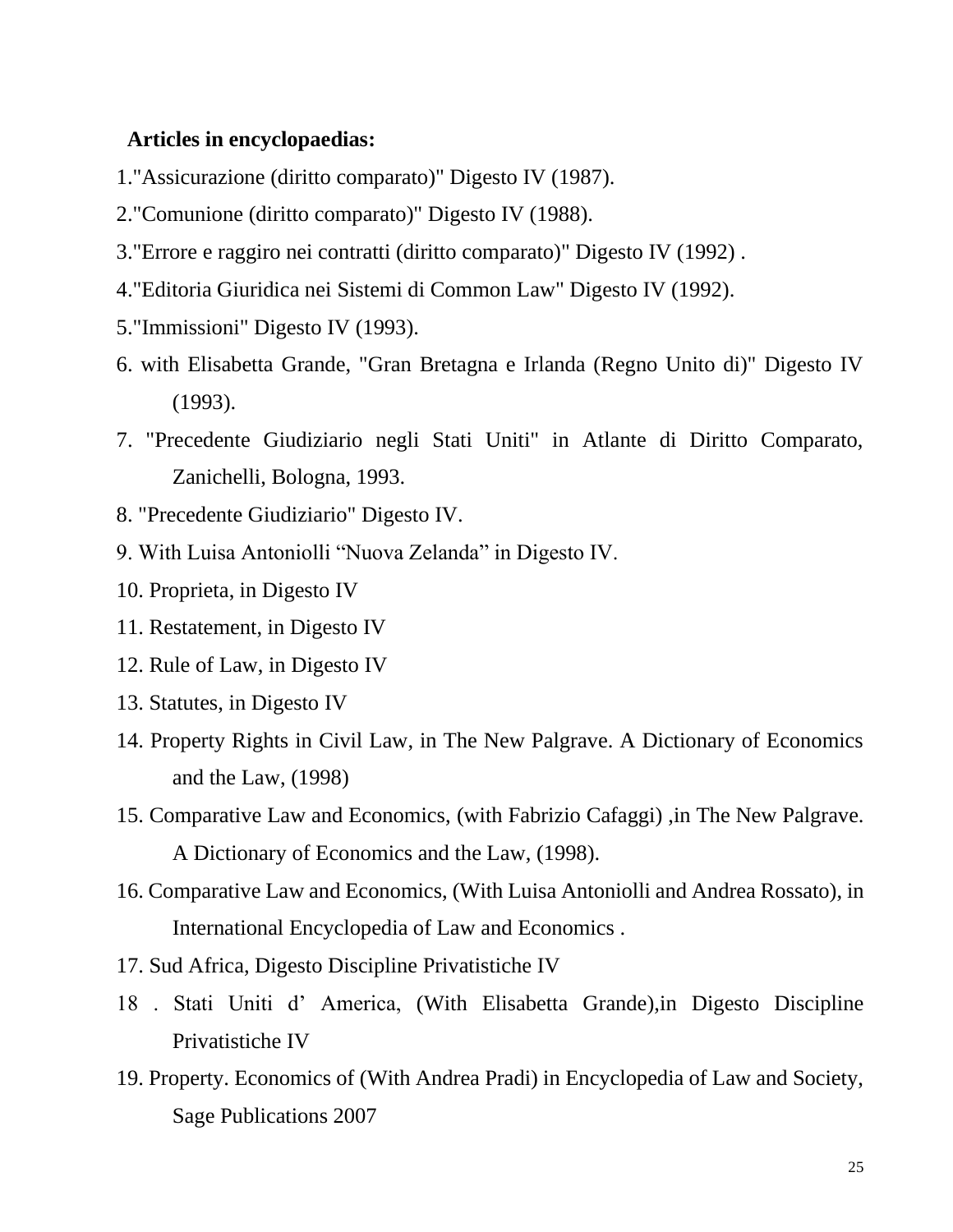- 20. Common Law, in L. Pegoraro (ed.) Glossario di diritto pubblico comparato, Roma, Carocci, 2009
- 21 Proprietà. (Nuove forme di) Enciclopedia Del Diritto, Annali, Giuffré 2012.

# **Shorter pieces:**

- 1."Chiosa in tema di patenti conseguite all' estero" Responsabilita' Civile e Previdenza, 1984, 236.
- 2."Considerazioni intorno agli obblighi del datore di lavoro ex art.2087 Cod.Civ. alla luce dell'assicurazione obbligatoria contro gli infortuni sul lavoro e le malattie professionali", Responsabilita' Civile e Previdenza" 1984, 354.
- 3."Problemi nell' interpretazione dell' art. 844 Cod.Civ.", Responsabilita' Civile e Previdenza, 1984, 524.
- 4."Ratio Decidendi ed obiter dicta in una decisione dell' appello di Milano", Responsabilita' Civile e Previdenza, 1984, 410.
- 5."Consenso viziato, lesione e abuso della controparte", Rivista di Diritto Civile, 1984, II, 400; updated in Rivista di Diritto Civile, 1988, II,653.
- 6. With Pier Giuseppe Monateri,"Della vocazione della nostra epoca per l'allargamento delle giurisdizioni speciali", Responsabilita' Civile e Previdenza, 1984, 537.
- 7. With Michele Graziadei,"L'insegnamento del diritto comparato", Rivista Trimestrale di Diritto e Procedura Civile, 1986, 731.
- 8. " La Sistemologia" CHE COS'È IL DIRITTO COMPARATO? INTERVISTA A RODOLFO SACCO, (Rodolfo Sacco, Paolo Cendon, & Gianmaria Ajani eds.) Giuffrè, Milano (1992).
- 9. "Attrazione Fatale", Giurisprudenza Italiana, 1994, V.
- 10. With P.G.Monateri, "Faculty Recruitment in Italy. Two sides of the Moon", 41 The American Journal of Comparative Law, 427 (1993).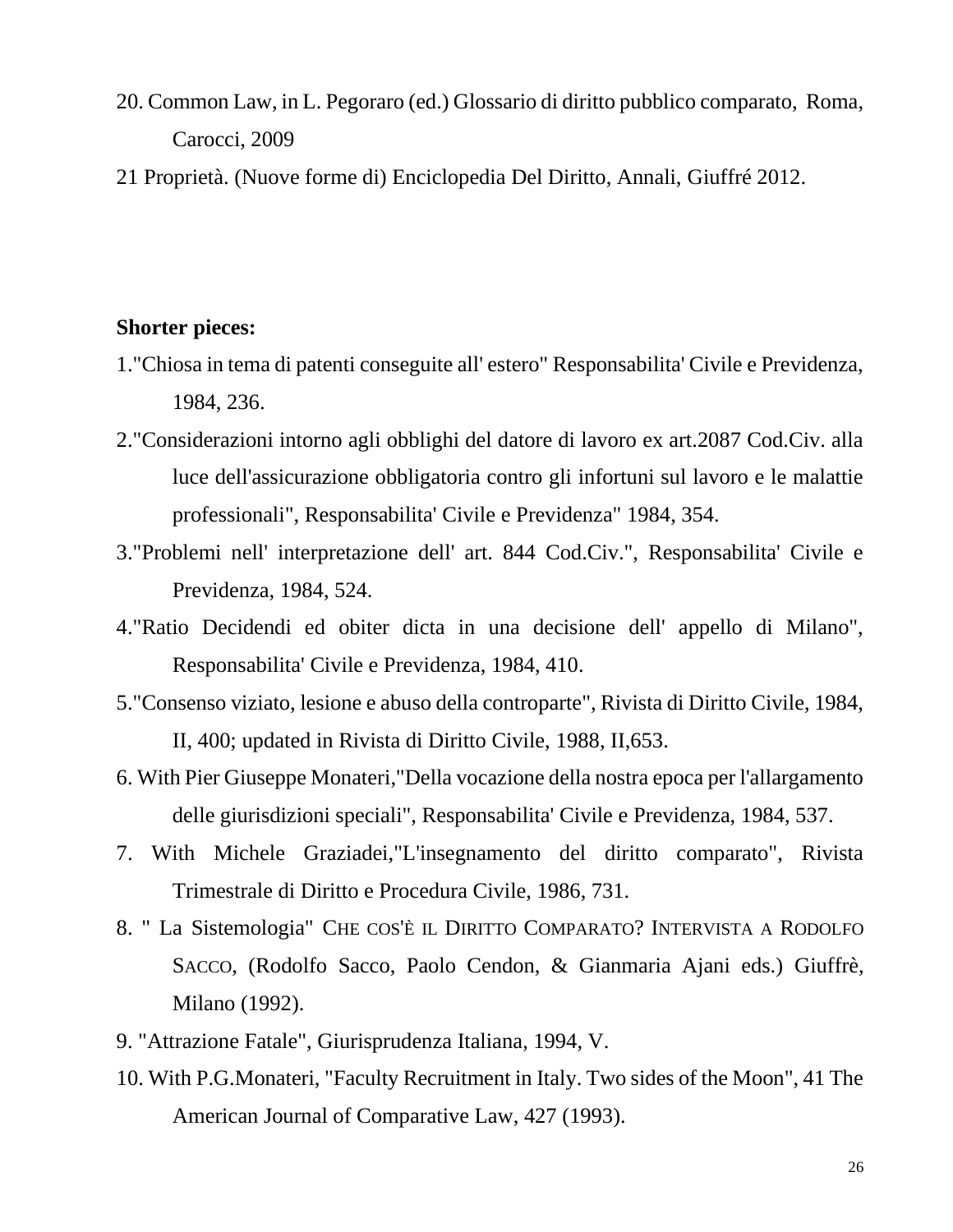- 11 " Rudolf Schlesinger e la Scienza Giuridica, Rivista di Diritto Civile, 1995.
- 12. The Copernican Revolution in Legal Science. In Loving Memory of Rudolf B.Schlesinger, Hastings Int. and Comp. Law Review 1997.
- 13. A Transaction Costs Approach to the European Civil Code, 5 European Rev. Private Law , 537 (1998)
- 14. Introduction, 46 Am. J. Comp. L. 597 (1998) (with Mathias Reimann).
- 15. Sul treno (ma di chi?) con il biglietto! Qualche puntualizzazione sull' ideologia della posmodernità. 19 Riv. Crit Dir. Priv., 135 (2001).
- 16. Editoriale. Quale Codice Civile per l' Europa?, in 20 Riv Crit. Dir Priv, 1 (2002)

## **Book reviews** :

- 1. Book Review, 51 RCP 731 (1986) (reviewing Guido Calabresi & Philip Bobbit, Scelte Tragiche (1986)) (with Pier Giuseppe Monateri).
- ."R.B.SCHLESINGER,H.W.BAADE, M.R.DAMASKA, P.E.HERZOG, Comparative Law", Rivista di Diritto Civile, 1989, I,189.
- 2."Il Giudice e le scelte difficili, lezioni da Israele, (A.BARAK,Judicial Discretion)" Foro Italiano 1989,V,509.
- 3."M.A.EISENBERG, The Nature of The Common Law", Quadrimestre,199O,423.
- 4."C.C.ROSSELLO, Il Danno Evitabile", Quadrimestre ,1991,.
- 5.With Pier Giuseppe Monateri, "CALABRESI-BOBBIT, Scelte Tragiche", Responsabilita' Civile e Previdenza,1986 731.
- 6. With Luisa Antoniolli, Review of Books on Private Law and EU Law in 5 European Law Journal 135-140 (1999)
- 7. Book Review in L' Indice dei Libri del Mese of Francesco Denozza, Norme Efficienti: l'analise Economic della Regole Giurdiche, October 2002
- 8. Book Review of Mitchell Lasser, Judicial Deliberations, in Global Jurist Topics, 2007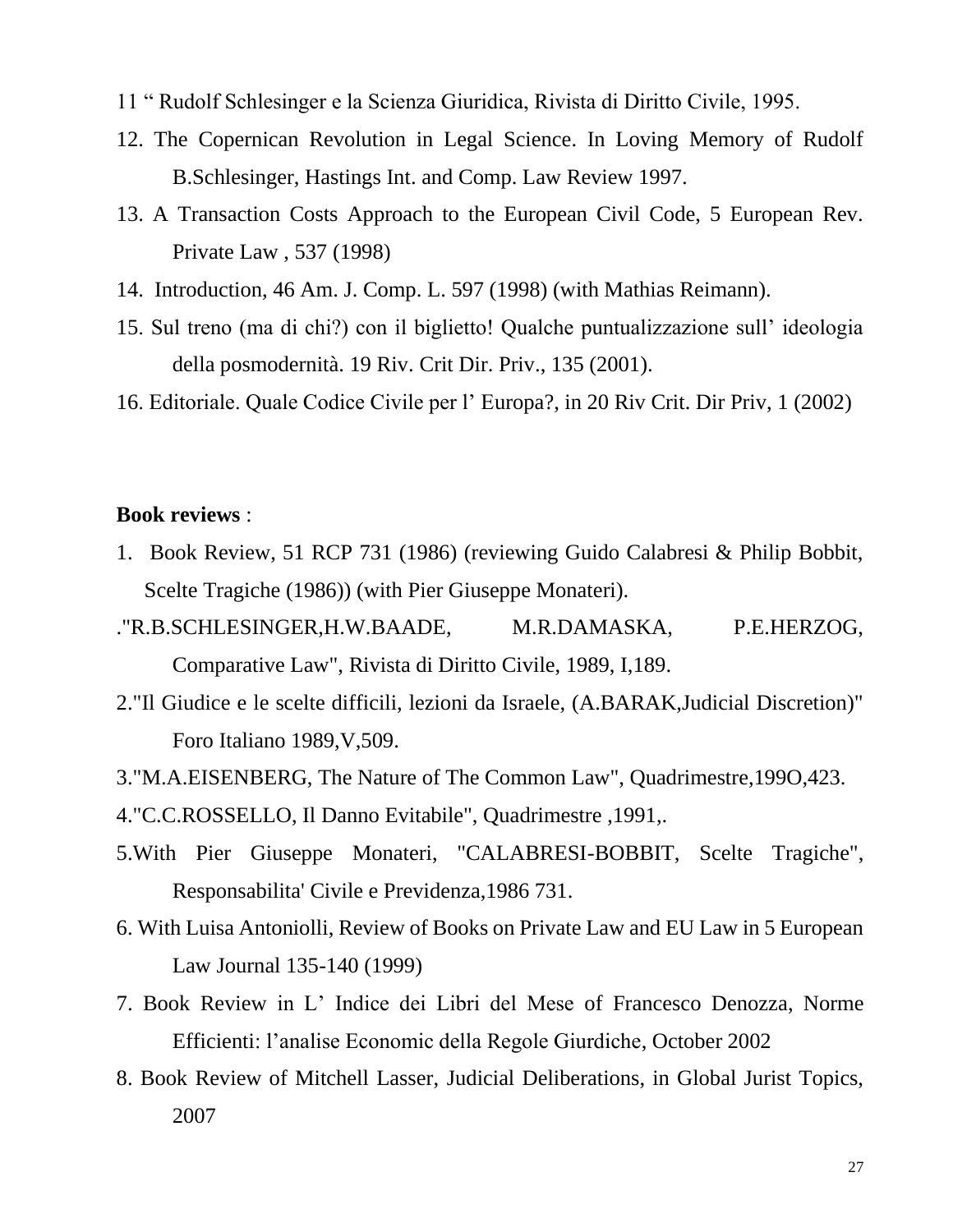9. Book Review of Marta Infantino "La causalità nel Diritto della Responsabilità extracontrattuale, J. Eur. Tort Law, 110 (2013);

# **Publications in Miscellaneous Languages**

- 1. Le Fond Commun du Droit Privee' Europeen (With Mauro Bussani) in Revue Internationale de Droit Comparé, 2000 (in French)
- 2. *Basic Principles of Property Law* has appeard in Russian Translation, Res Cottidiana, Moskow 1998. (with E.A. Sukhanov).
- 3. L'Efficacité et l'Egalité dans Le Droits de Contrats Européen, in Melanges en Honneur de Alfred Rieg, 2001. (in French)
- 4. Desenvolvimentos Institucionais do Dereito de Propriedade, in 2 Revista Trimestral de Direito Civil, issue 6, 99- 126 (2001). (in portuguese, published in Brazil)
- 5. *Three Patterns of Law* has appeared in Chinese Mandarin Translation.
- 6. Analyse économique du droit et Hégémonie de la pensée juridique américaine. Un Essai sur l' Ascension et la Chute du Prestige Culturel, in Gazette du Palais 9-10 mars 2005 p.37-44
- 7. Les Longs Adieux. La Codification Italienne et le Code Napoléon dans le declin du Positivisme étatiste, in Revue Internationale Droit Comparé 4, 2004, 848 (with A.di Robilant).
- 8. Hecho y valor: la paradoja hermenéutica del Análisis Económico del Derecho, in Revista Crítica de Derecho Privado, n. 1 / 2007, p. 37-60
- 9. La loutte pour les biens communs en Italie. Bilain et perspectives, in Raison Publique, April 2014, (Also available in Italian and German)

# **Translations and other edited work:**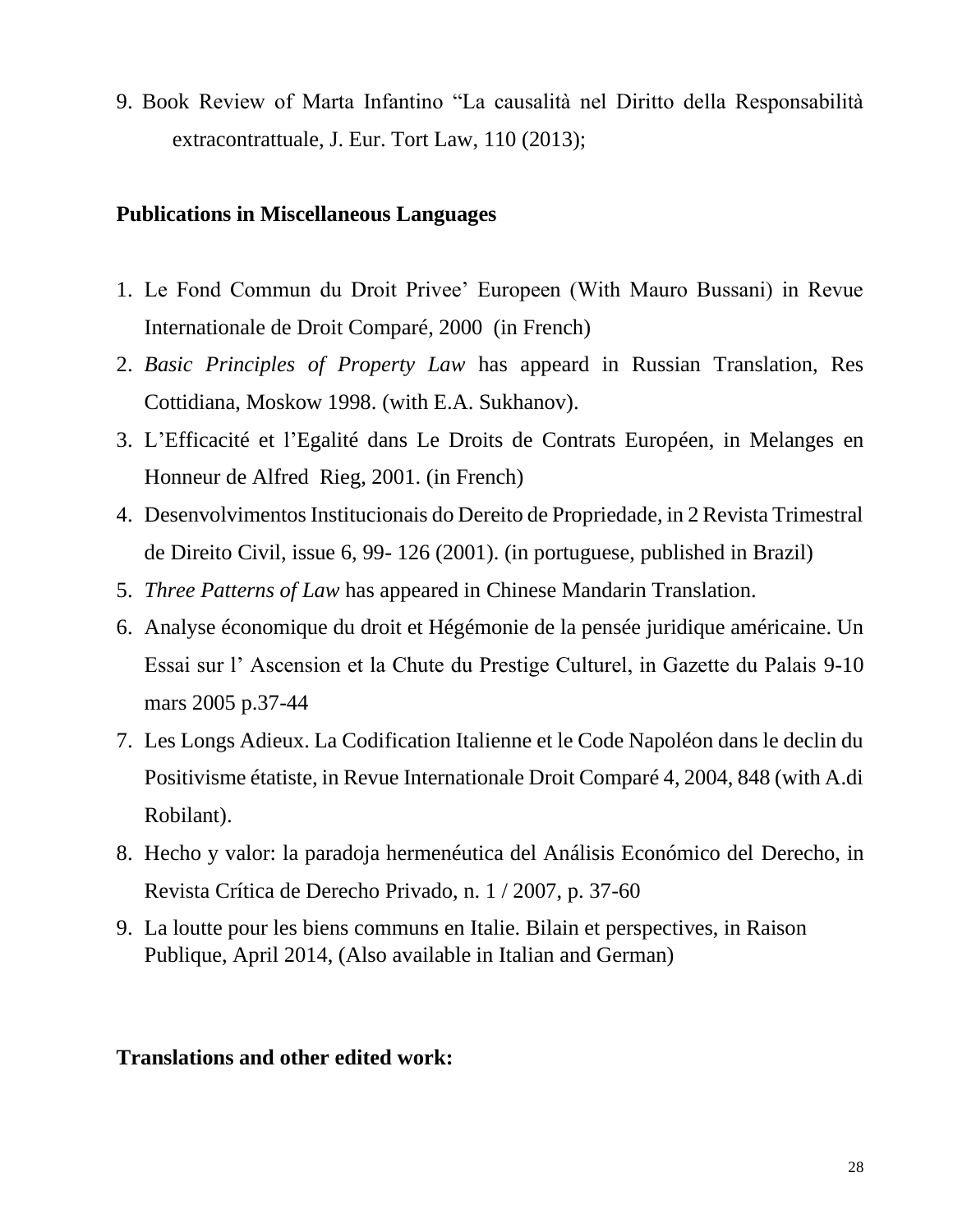- 1.With Antonio Gambaro: G. GILMORE, Le Grandi Epoche Del Diritto Americano (The Ages of American Law) Milano, Giuffrè,1988.
- 2. With P. G. Monateri & R. Sacco, Modelli Notevoli di Societa', Padova (Cedam 1991).
- 3 With P.G. Monateri & G. P. Fletcher, Introduzione Elementare alla Scienza Giuridica, Padova, Cedam, 1993.
- 4.With Francesco Pulitini: CONSUMATORE, AMBIENTE, CONCORRENZA. ANALISI ECONOMICA DEL DIRITTO, Milano, Giuffrè, 1994.
- 5.With P.G.Monateri, Symposium Issue: Selecting Minds, 41 American Journal of Comparative Law (1993).
- 6.With Mathias Reimann, Symposyum: New Directions in Comparative Law, 46 Am. J. Comp. Law 597-756 (1998).

 7. R. Zimmermann-S. Whittaker, Good Faith in European Contract Law, Cambridge University Press. 2000 (The Common Core of European Private Law Project).

- 10.J. Gordley, Enforceability of Promises in European Contract Law, Cambridge University Press, 2001 (The Common Core of European Private Law Project)
- 11.Editor with Jeffrey Lena, Property Law, in Introduction to Italian Law 283 (Kluwer Law Int'l 2002) (with Antonio Gambaro).
- 12.M. Bussani V.V. Palmer, Pure Economic Loss in Europe, Cambridge University Press, 2003 ( The Common Core of European Private Law Project).
- 13.F. Werro-V.V. Palmer, The Boundaries of Strict Liability in European Tort Law, Staempfli- Bruylant- Carolina Academic Press, 2004 (The Common Core of European Private Law Project)
- 14.E.M. Kieninger, Security Rights in Movable Property in European Private Law, Cambridge University Press 2004 (The Common Core of European Private Law Project)